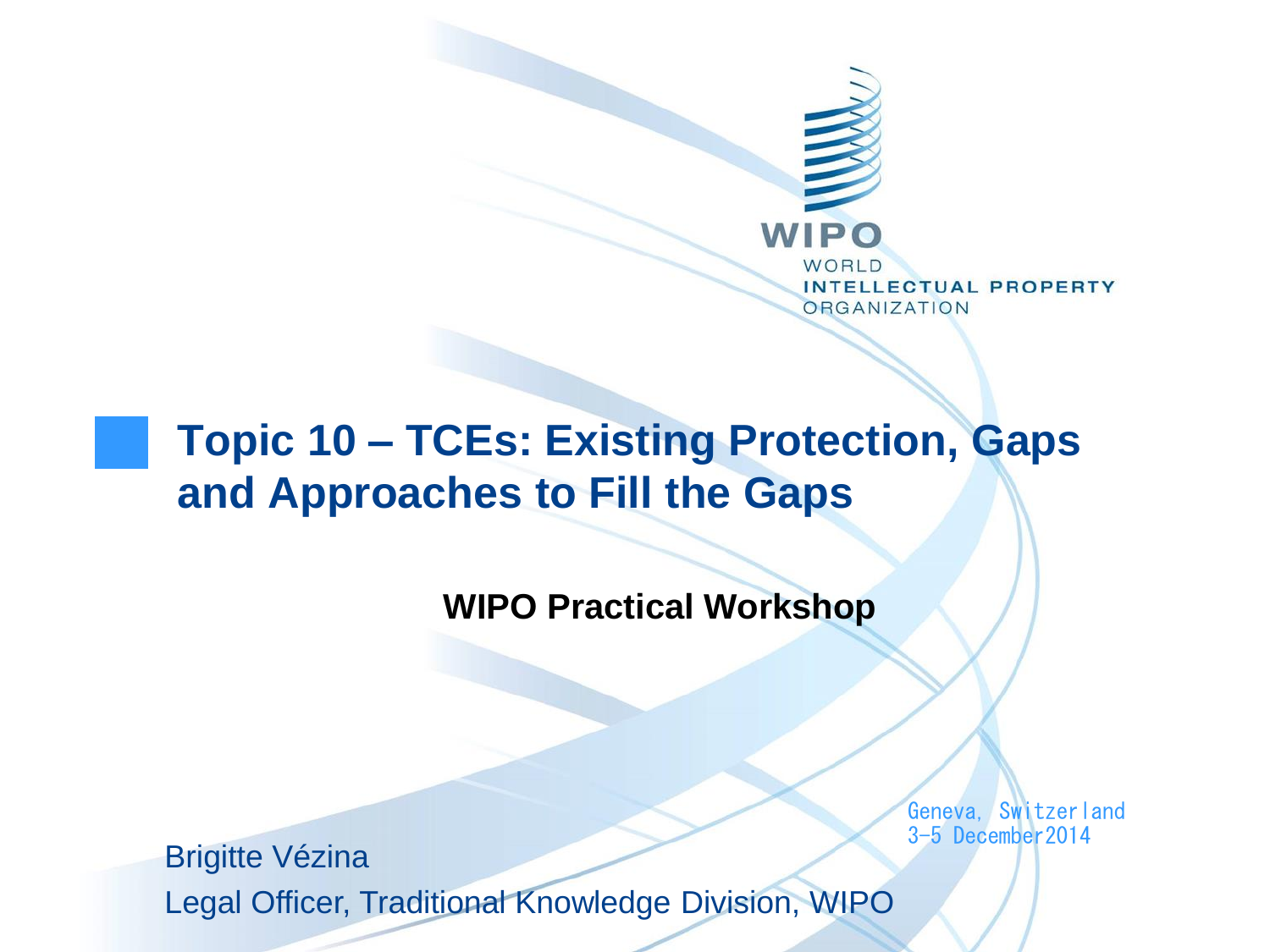#### Introduction

What are traditional cultural expressions / expressions of folklore?

when is creativity "traditional"?

Why do we want to protect them?

to prevent their misappropriation? to benefit economically from them?

How can we protect them?

existing IP systems? adapted/new IP systems?

For whose benefit?

Communities? the State? local enterprises? individuals?

NTELLECTUAL PROPERTY

**ORGANIZATION**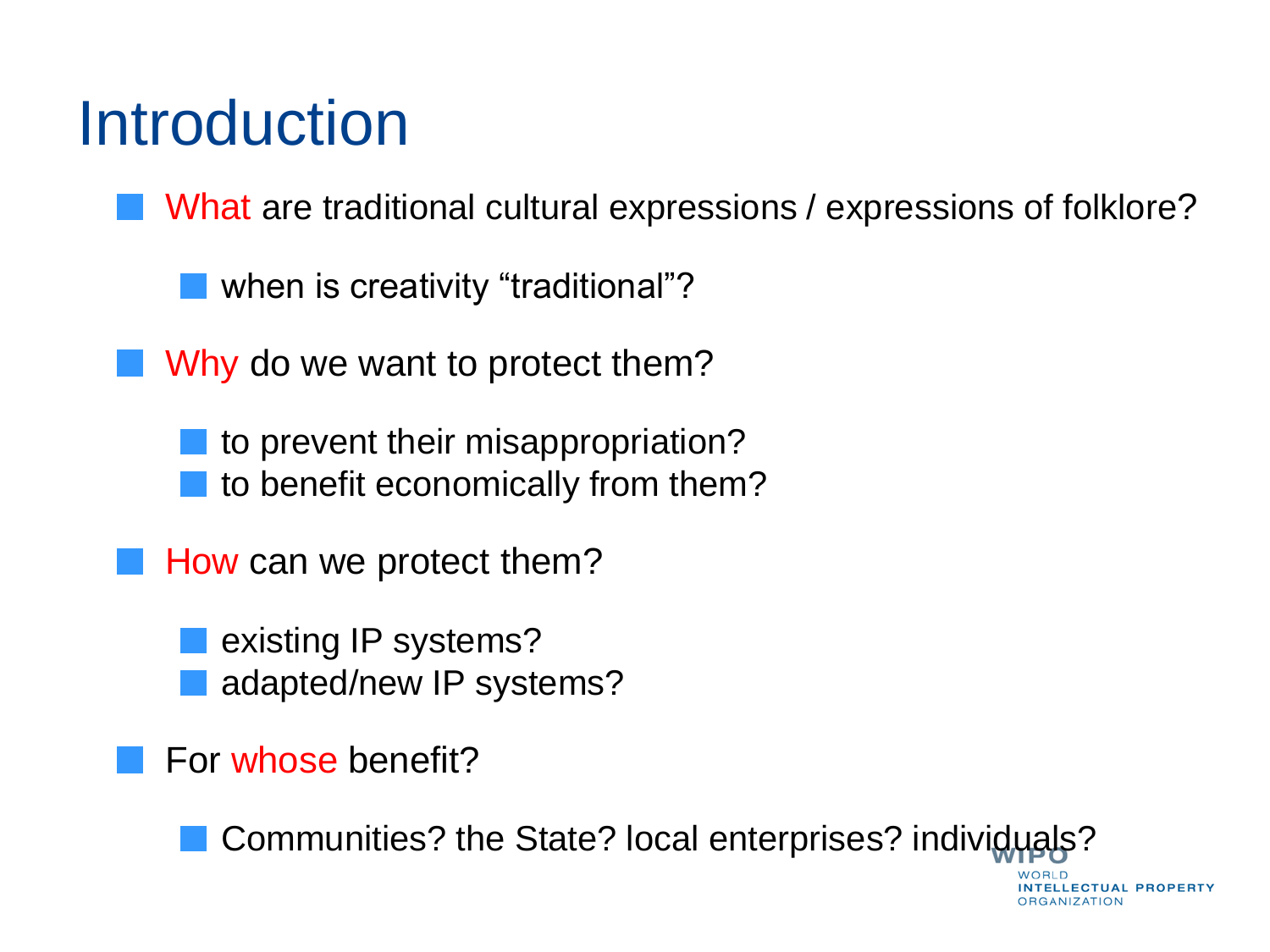#### What are TCEs?

Traditional cultural expressions / Expressions of folklore

Some examples…? **ISBN** 

 $\mathcal{L}_{\mathcal{A}}$ 

What characteristics do they have in common? **College** 

How could we define them?

WIPO **INTELLECTUAL PROPERTY ORGANIZATION**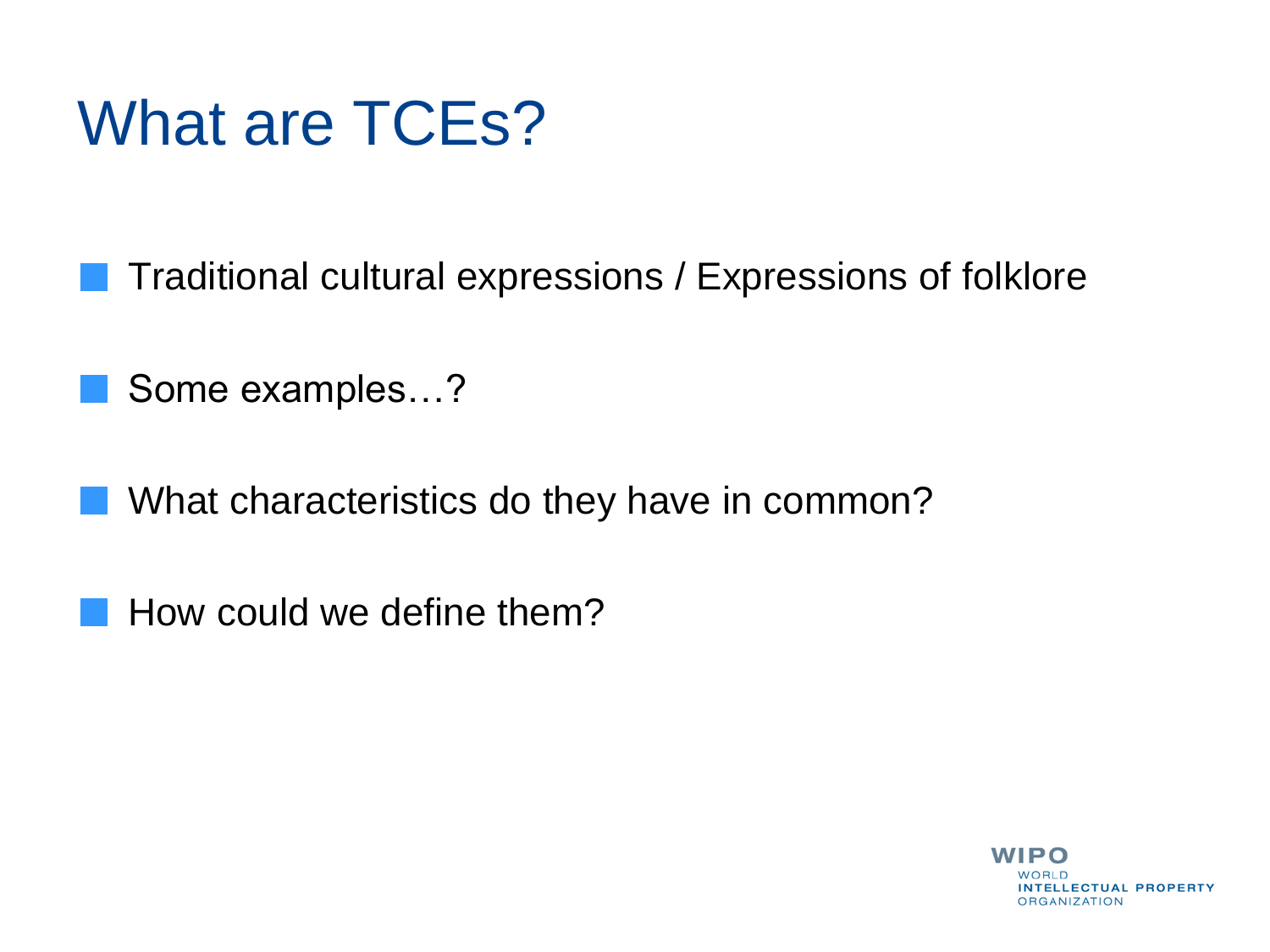

Songs, dances, handicraft, theater, rituals, drawings, paintings, stories, poems, legends, designs, architecture…

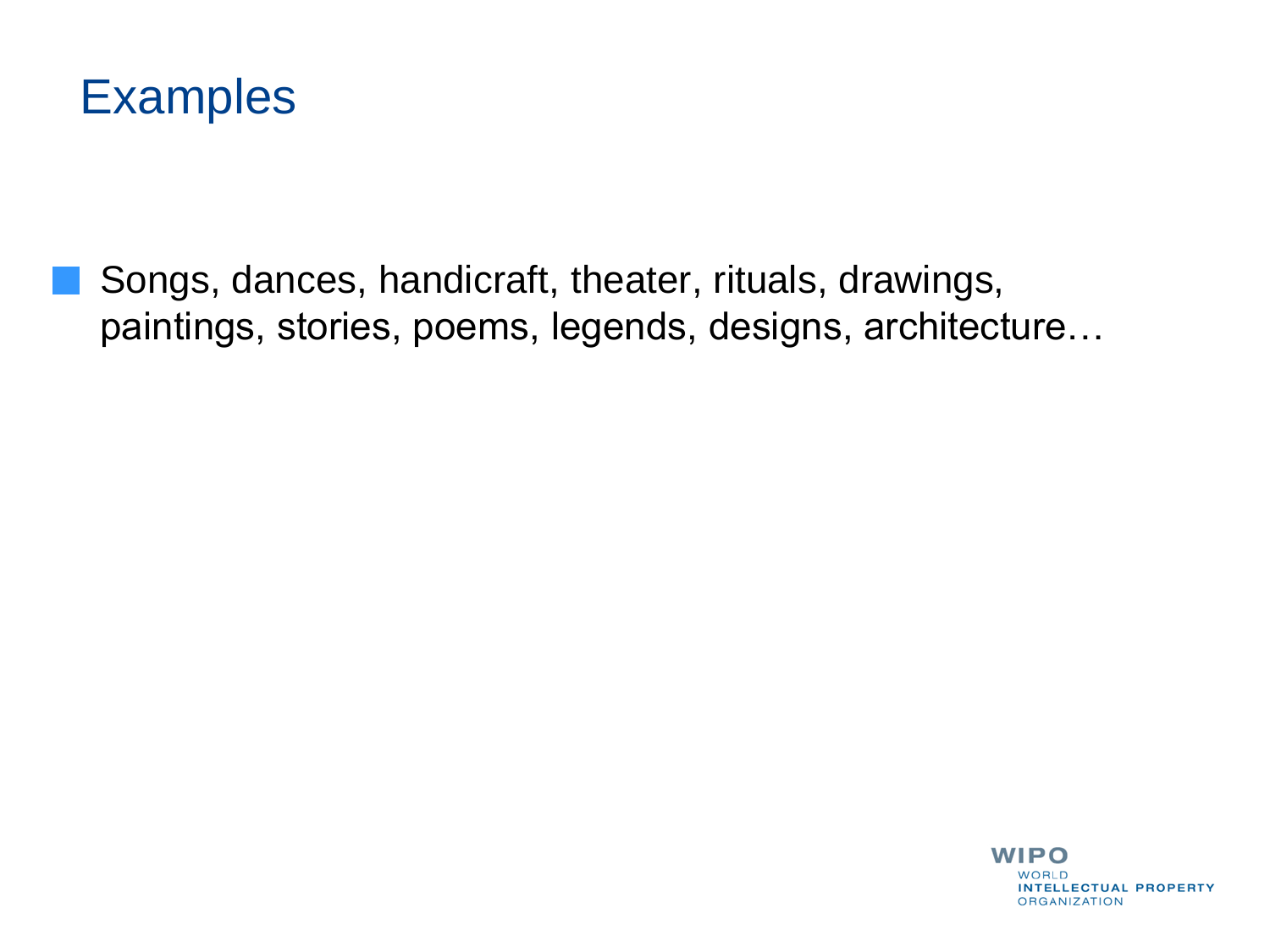Characteristics of traditional cultural expressions

- elements of cultural heritage
- any *form* in which traditional culture is manifested, expressed
- transmitted from generation to generation
- characteristic of a community's identity and cultural heritage
- developed/used/maintained by that community

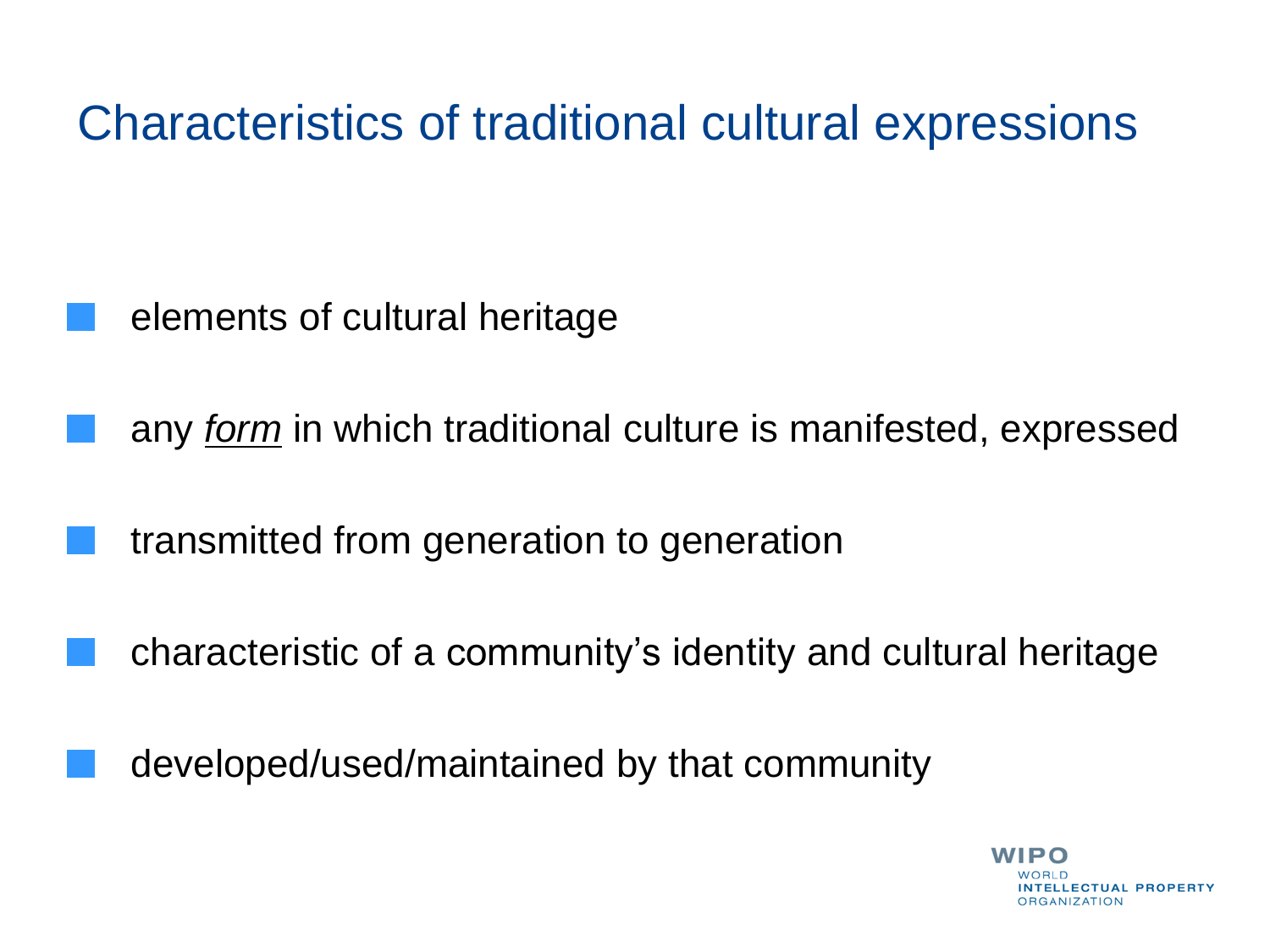#### An artificial distinction

…the images on the shroud functioned as a calendar of farming seasons...



http://www.bbc.com/news/world-latin-america-27880688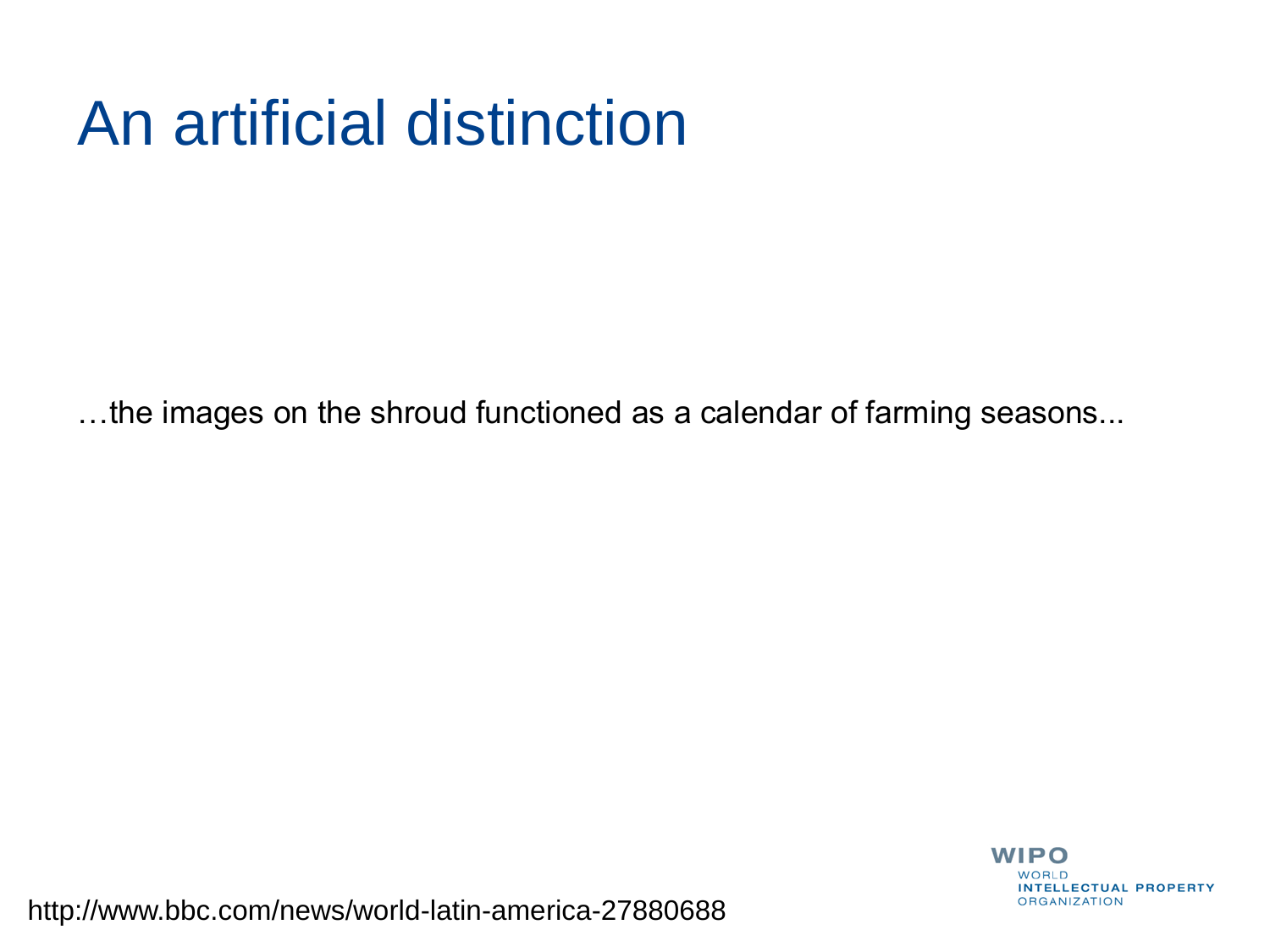## Pop Quiz

Which of these is probably not a TCE?

- The traditional irrigation system used for generations by one community
- The designs on the handle of an axe used to harvest a medicinal plant
- The song traditionally performed during fishing expeditions

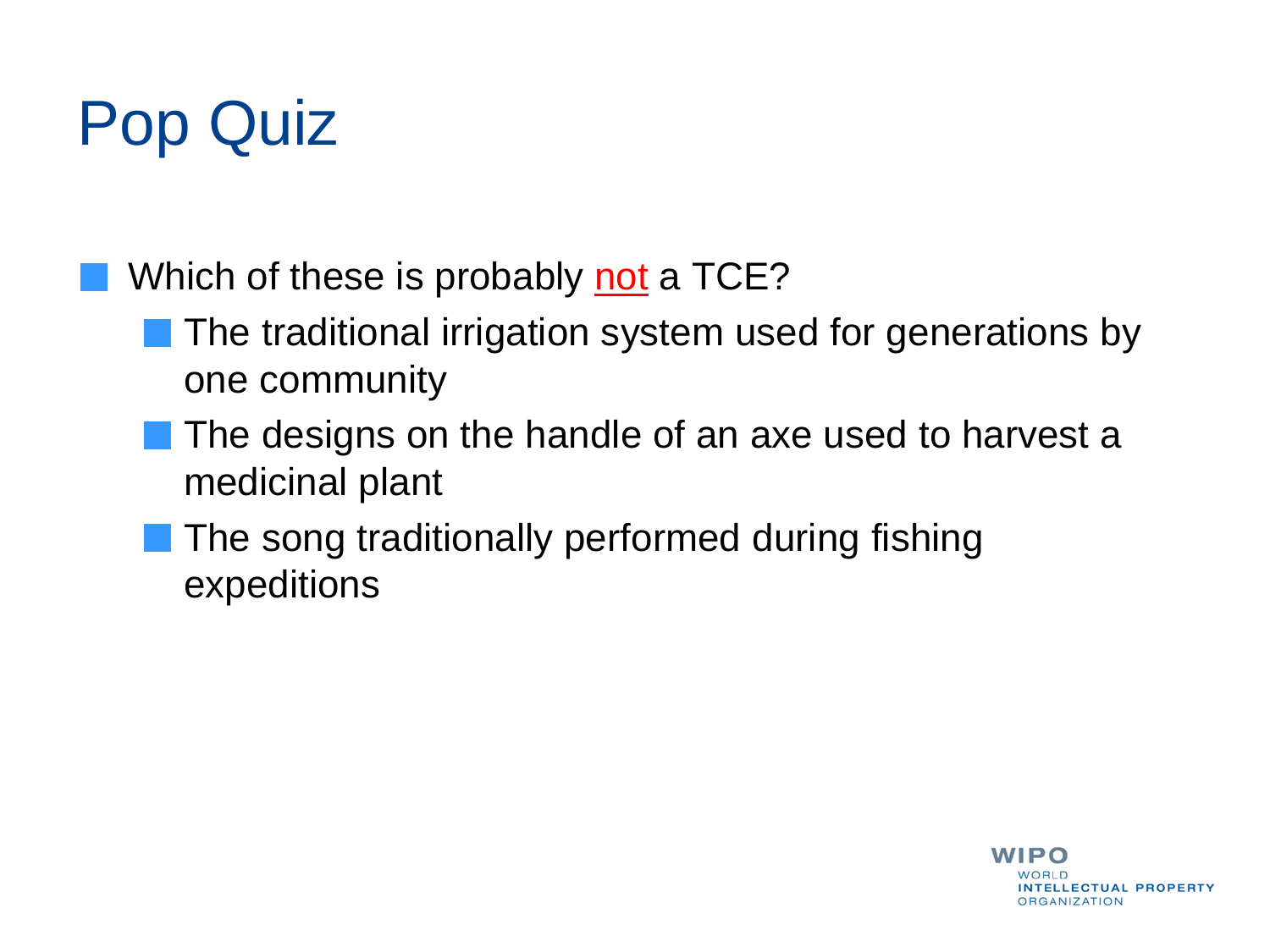#### Traditional cultures



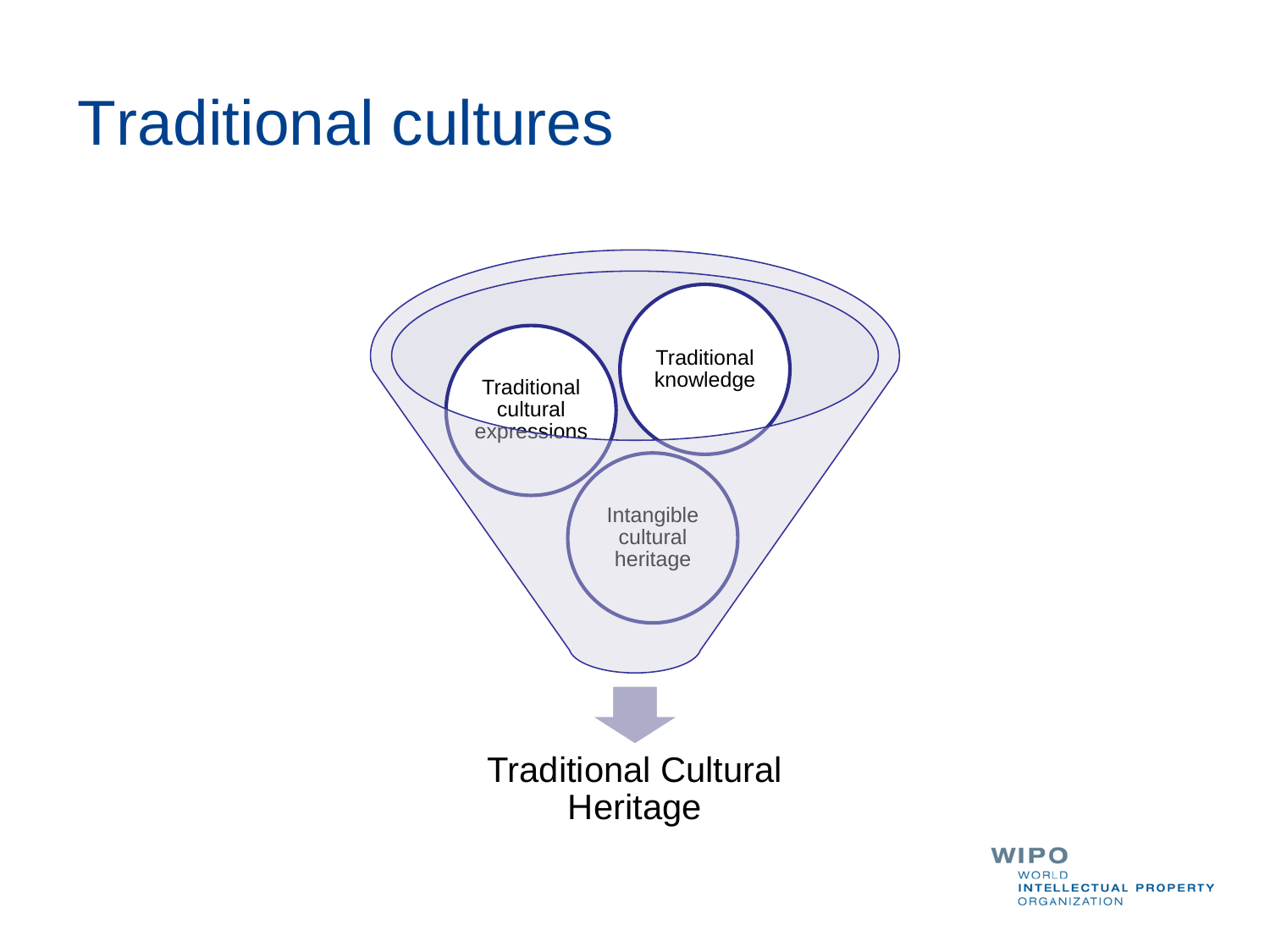## A working description of TCEs

TCEs are creative expressions of indigenous peoples and local communities

They are products of creative intellectual activity; so they are "intellectual property"

They can, to some extent, be protected by IP law

- **Copyright and related rights**
- **Trademarks**
- **Designs**
- Etc.

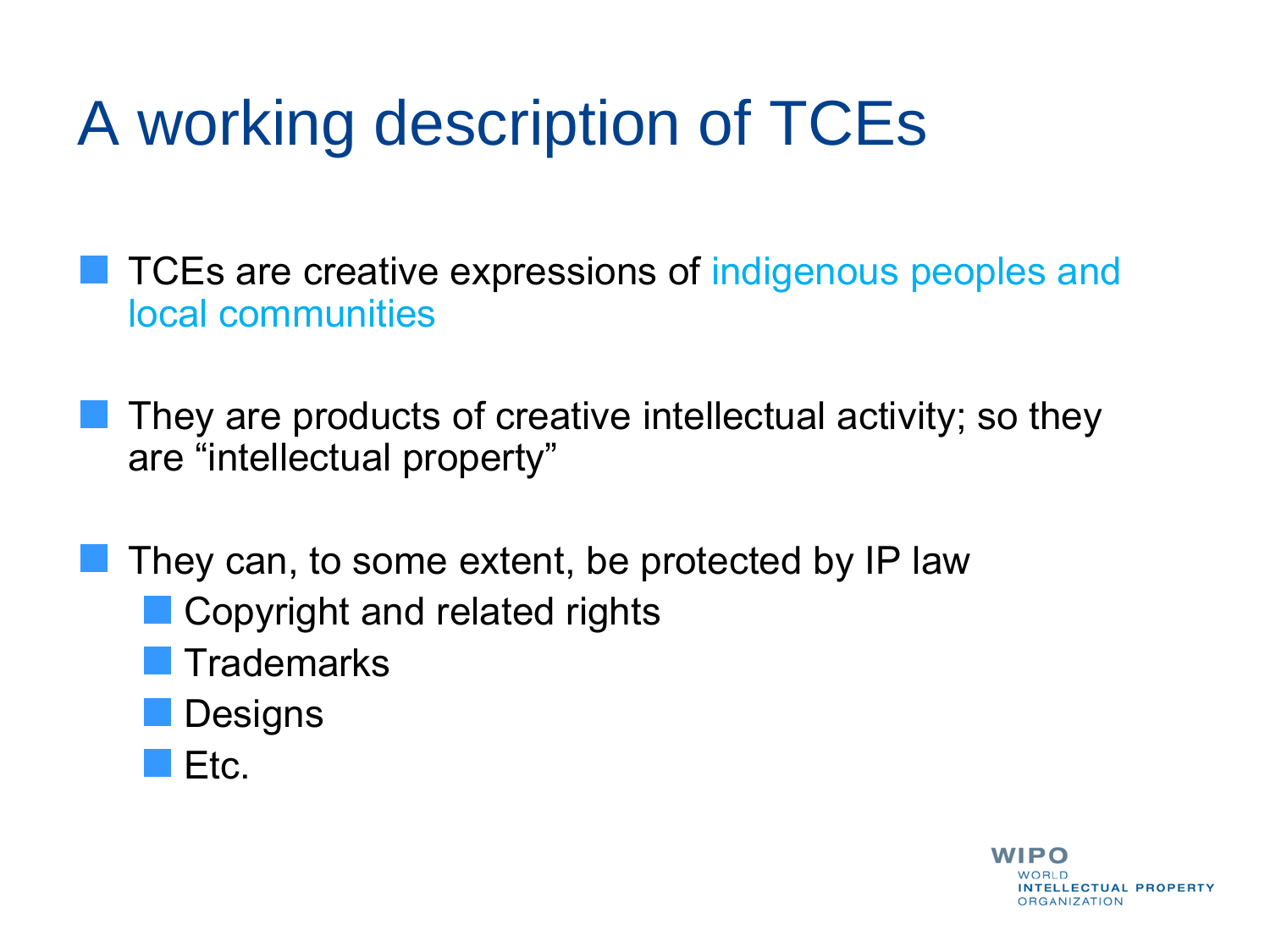#### Aspects protected by current copyright



**WIPO WORLD INTELLECTUAL PROPERTY ORGANIZATION**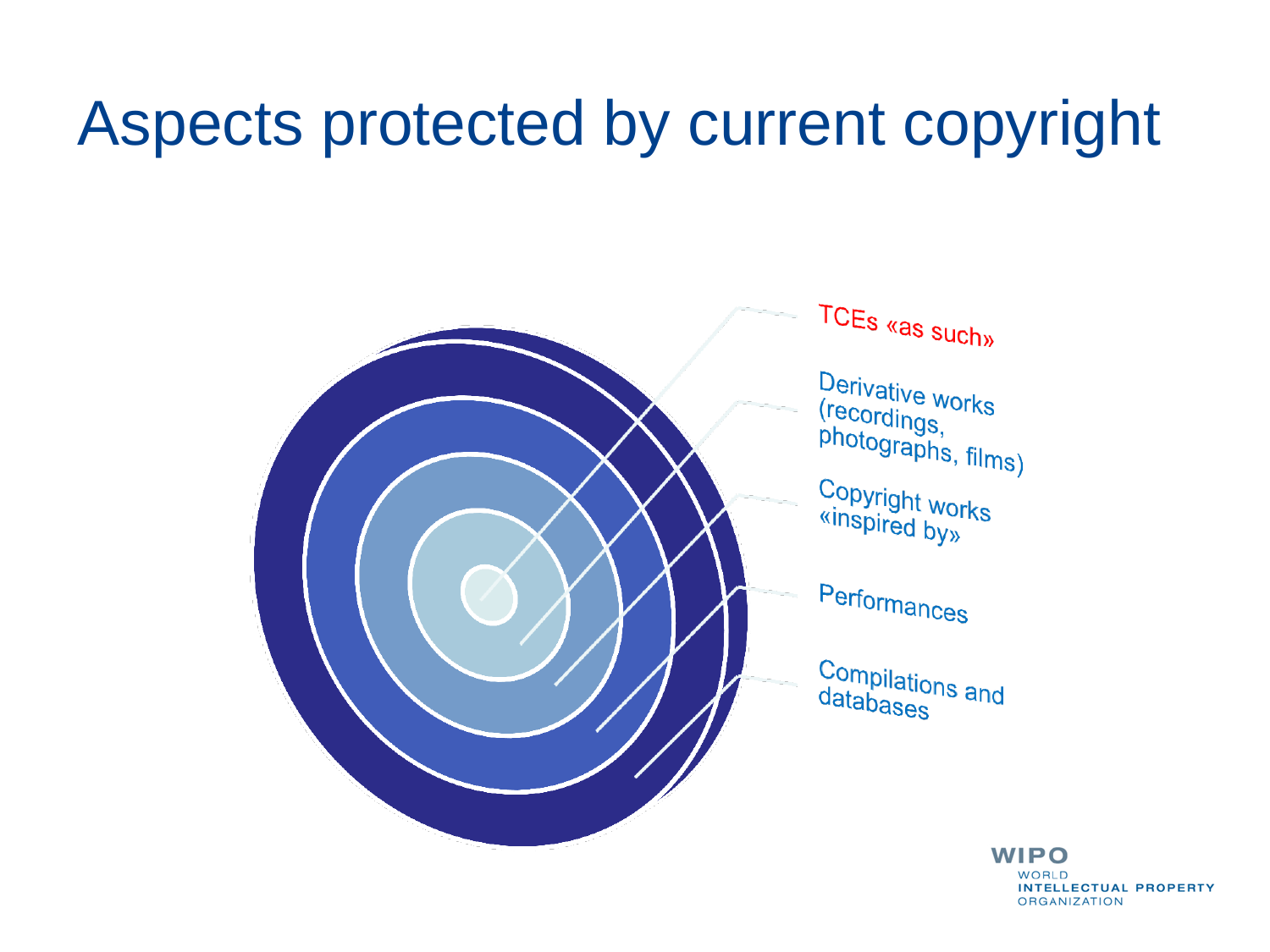#### Aspects protected by current copyright

Copyright/related rights protection for derivative works (photographs, audiovisual works, adaptations, recordings…)



WIPO **NOBID INTELLECTUAL PROPERTY ORGANIZATION**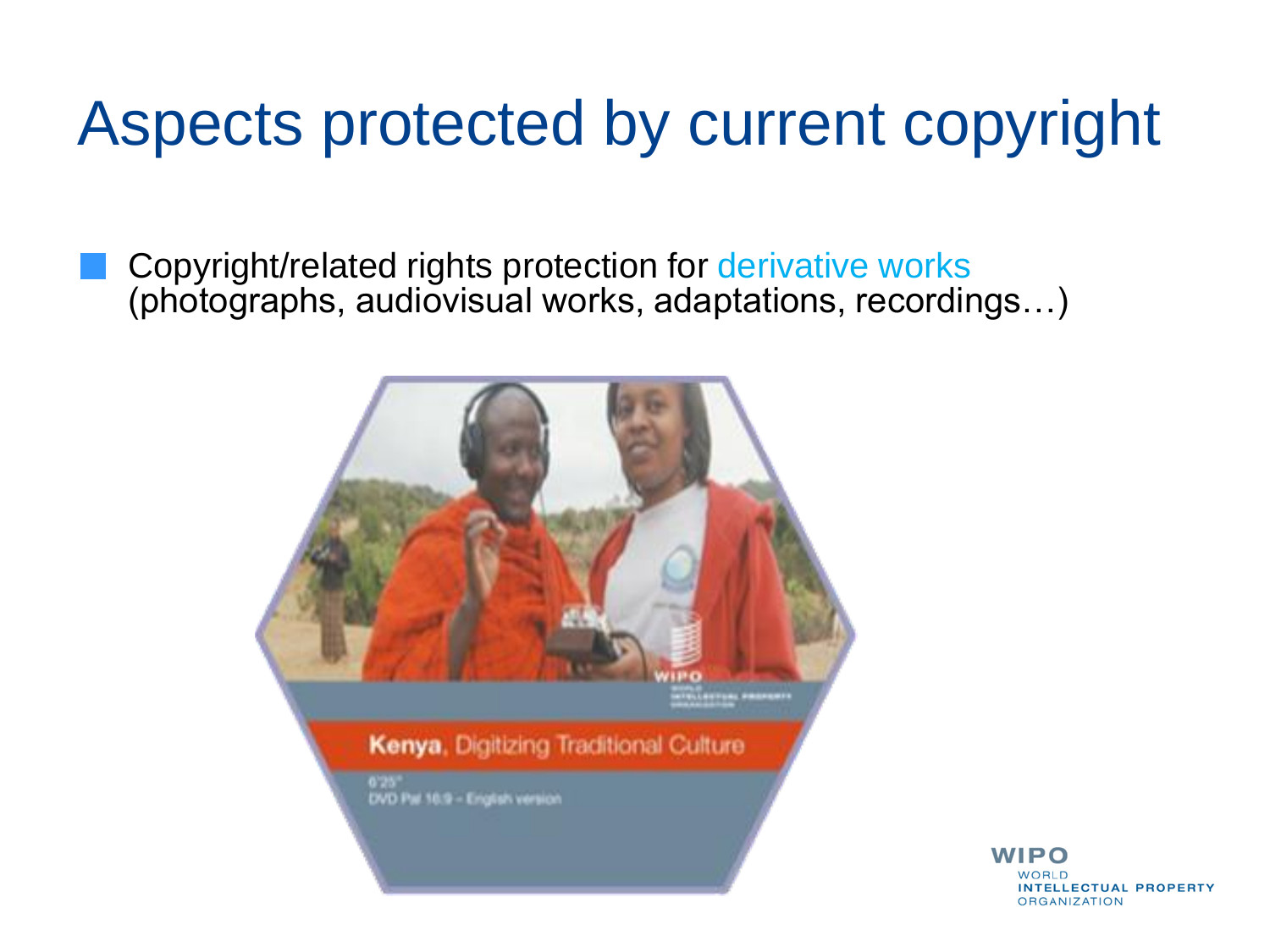#### Aspects protected by current copyright

**Copyright protection** for contemporary creations **based on n**inspired by **borrowing from...** 



**WIPO** WORLD **INTELLECTUAL PROPERTY ORGANIZATION**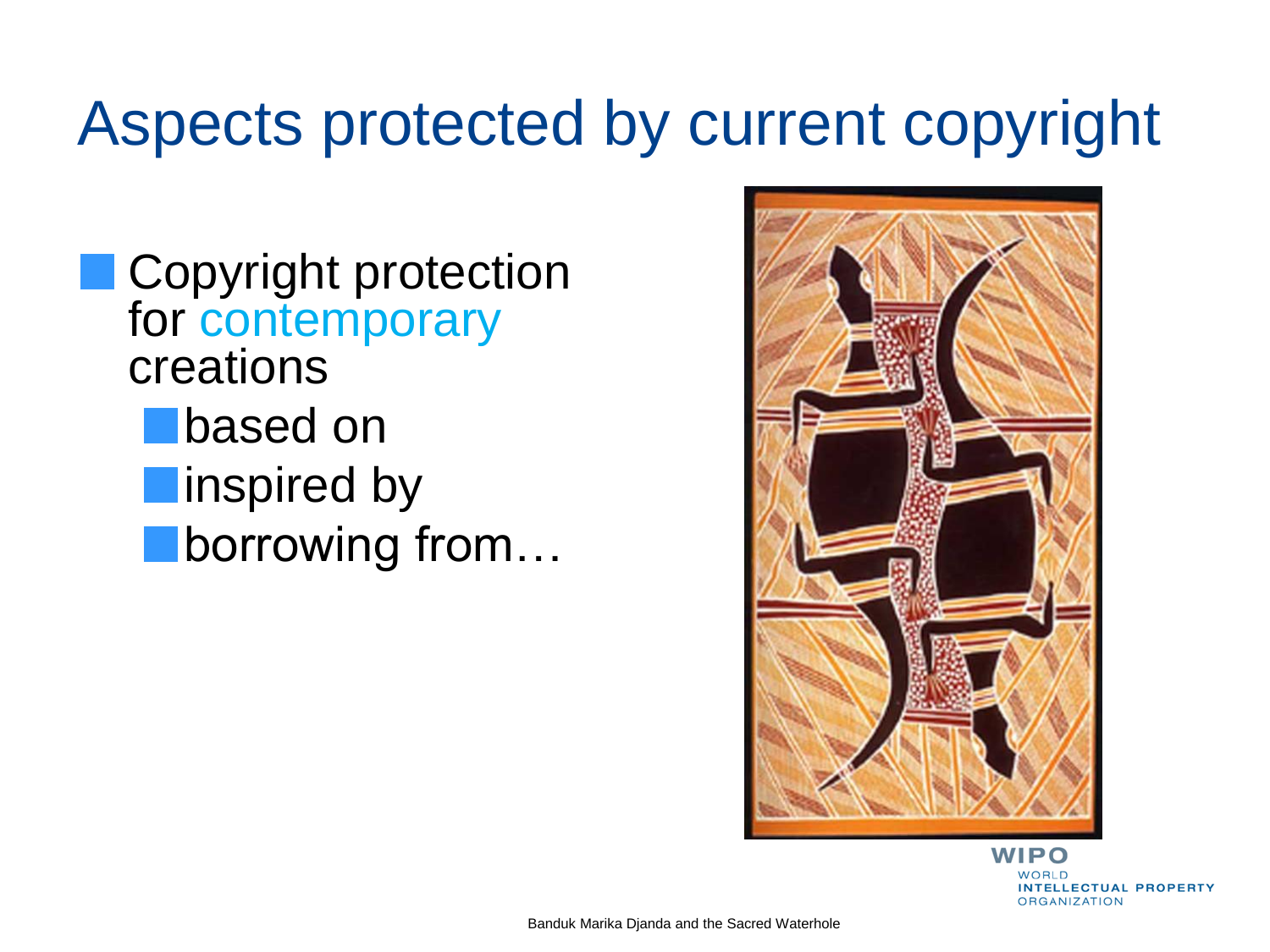# Aspects protected by current related rights

performers of expressions of folklore (WPPT, Beijing Treaty)

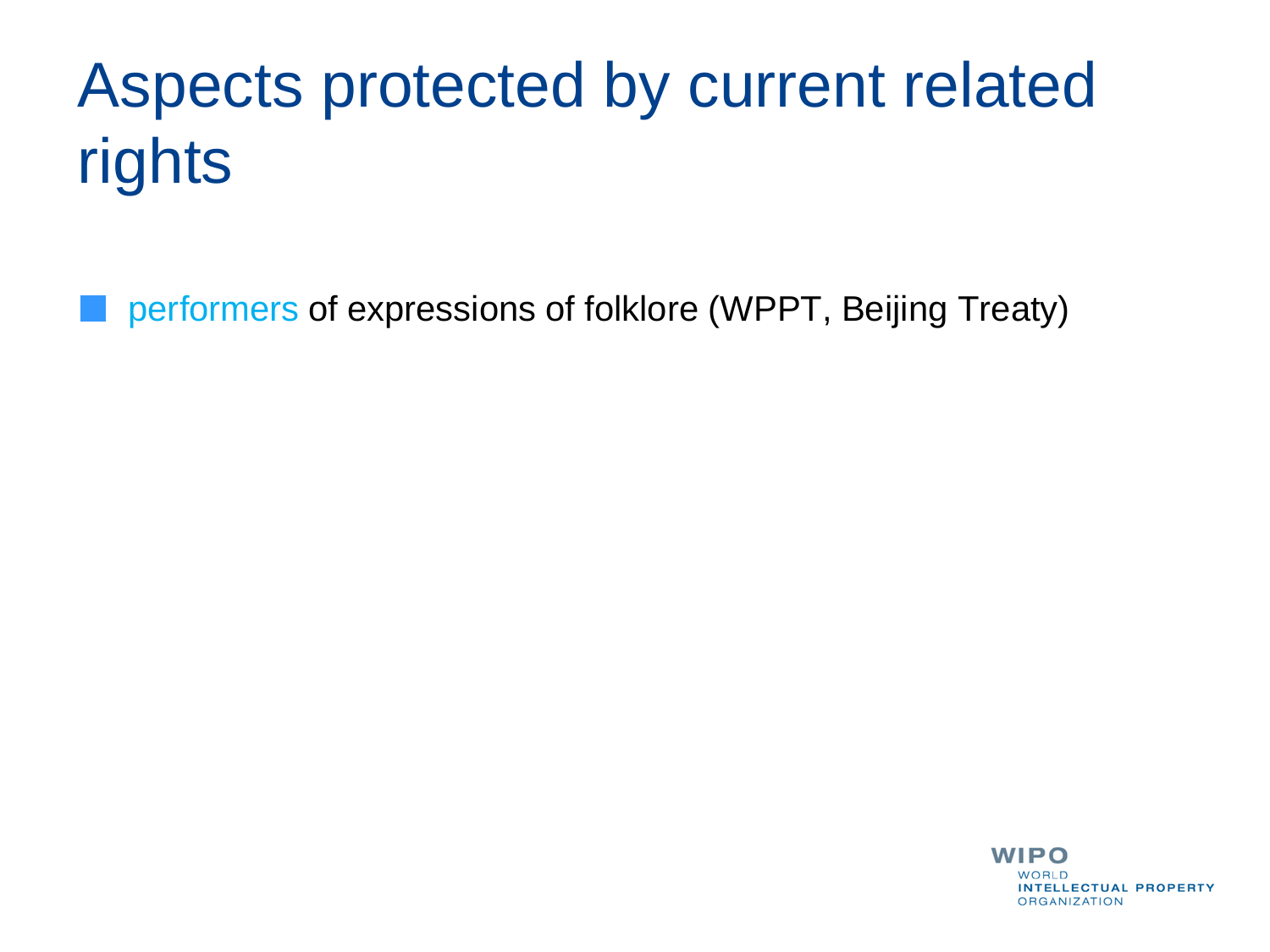## "Gaps" in current copyright law

originality requirement

limited term of protection

…

need to identify the creator of a work (the individual author)

exceptions and limitations allow certain uses by third parties (not perfect control)

performers' rights will only protect an individual's performance

WIPO NTELLECTUAL PROPERTY **ORGANIZATION**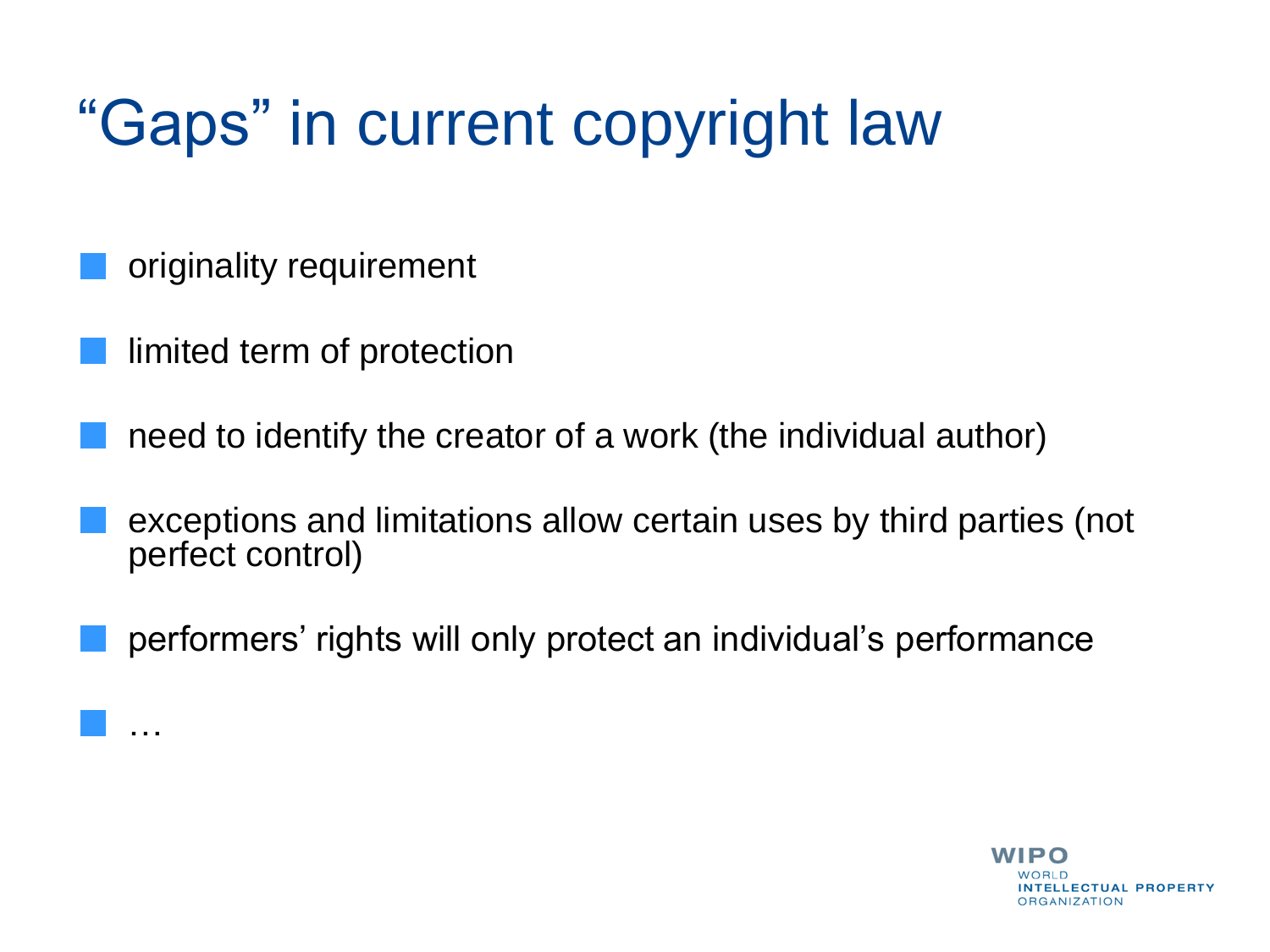## Pop Quiz

- Which of the following cannot be protected by copyright law?
	- A tapestry depicting a traditional legend
	- A song inspired by traditional music
	- The recipe for a traditional cure for headaches
	- A film of a traditional ceremony performed by several members of a community
	- **A** traditional textile pattern, unchanged for centuries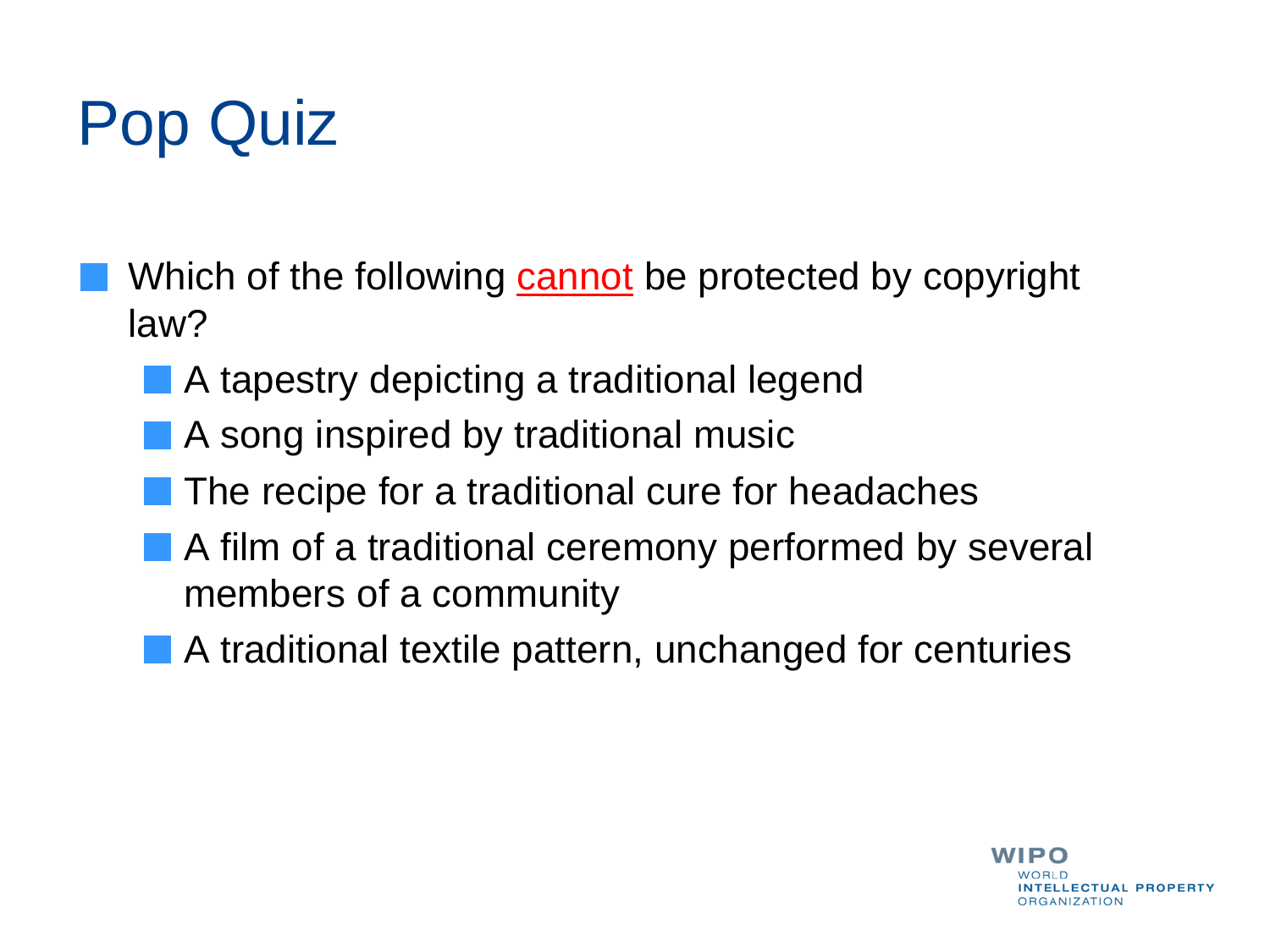#### Aspects protected by current trademark law

Reputation and goodwill associated with TCEs

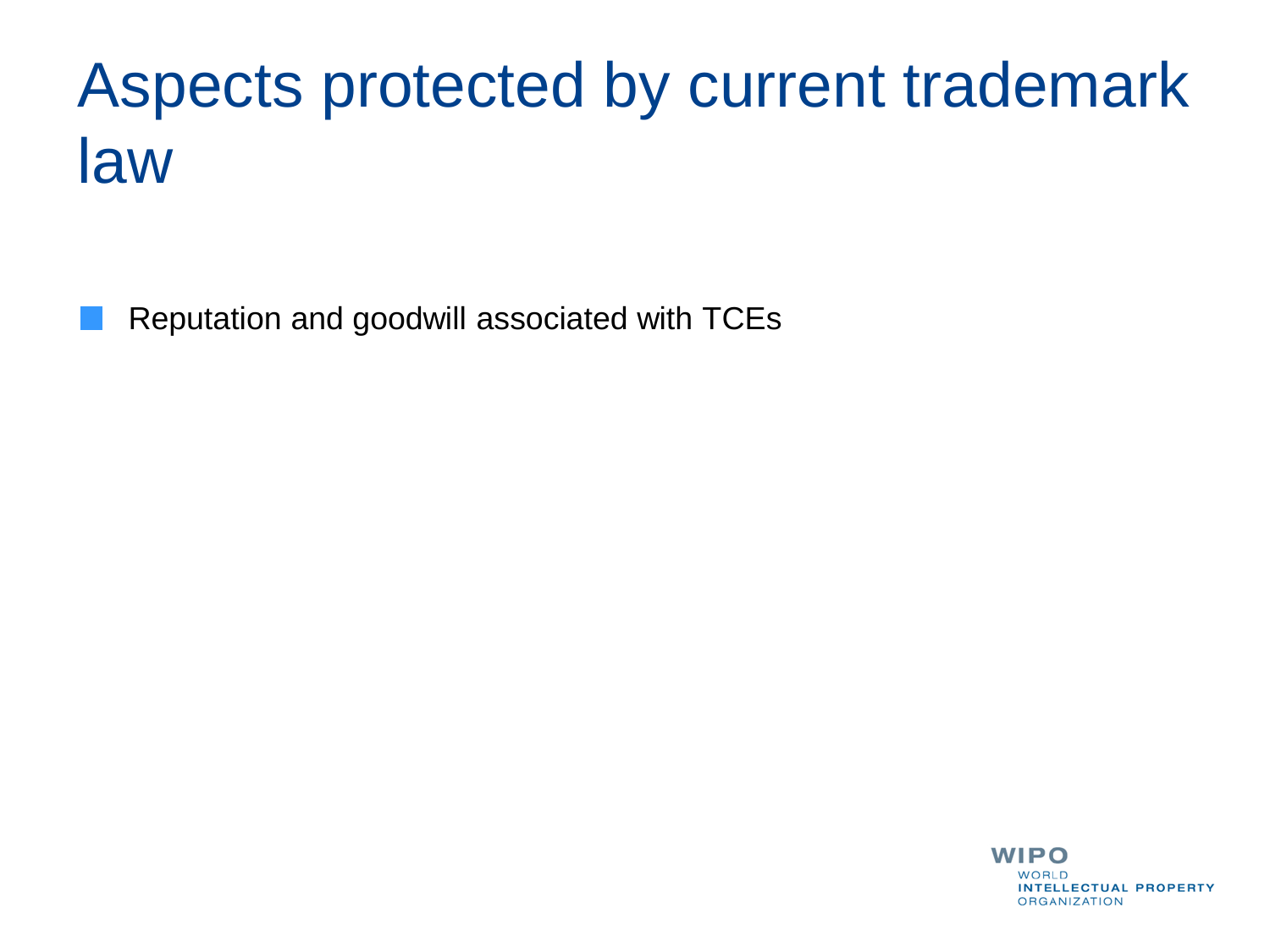#### "Gaps" in current trademark law

used in the course of trade (commercialization)

first come, first serve

public order or morality principles (offensive)

"use" of trademark by others**College** 

> WIPO **NTELLECTUAL PROPERTY ORGANIZATION**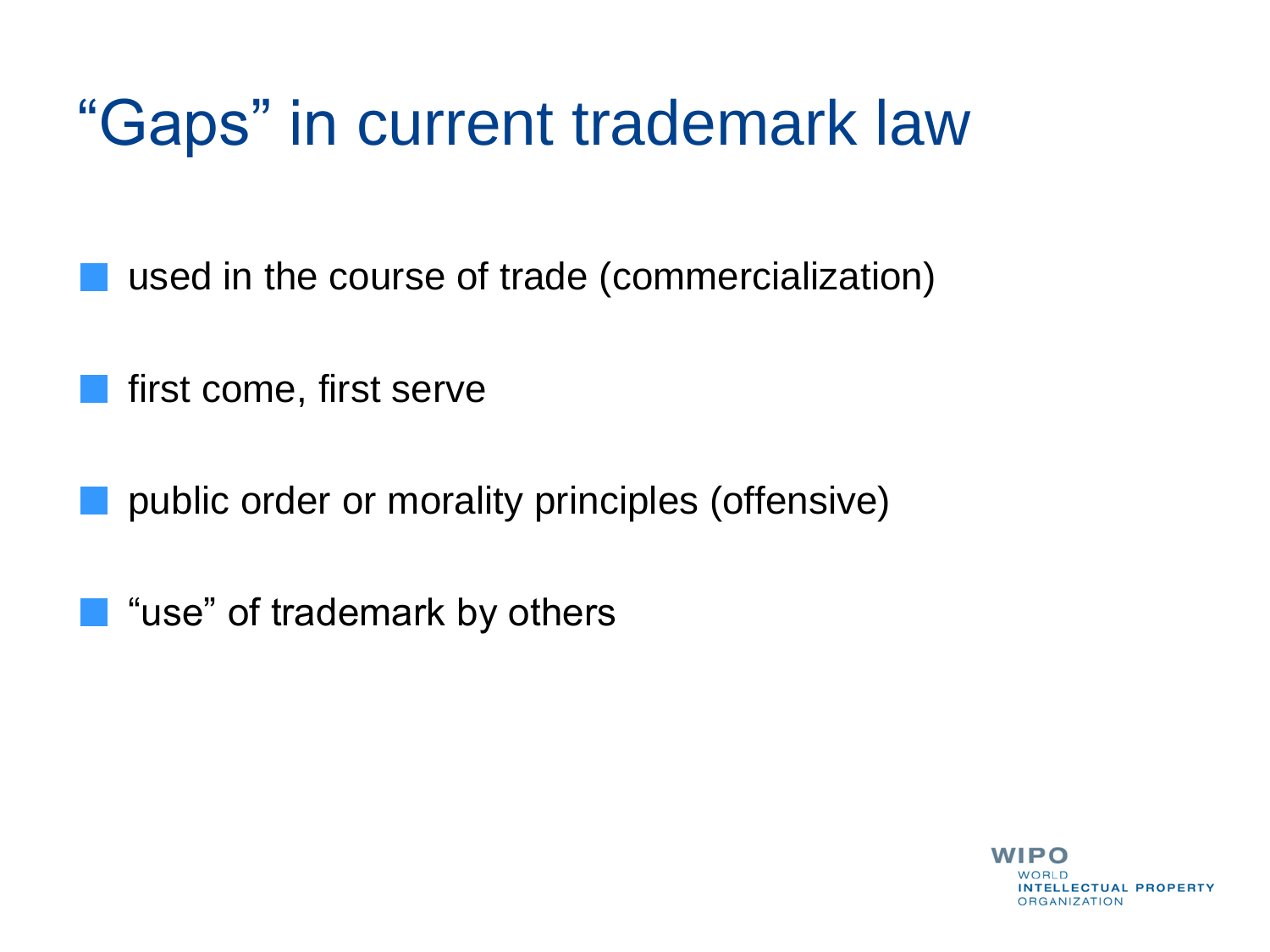

What could be protected under trademark law?

**The name of a community, used in association with** its unique handicraft, for sale on the internet

**A** drawing depicting a traditional house, used as decoration in a classroom

A six-note tune, inspired by a traditional song, used in association with the promotion of community films

> WIPO **ELLECTUAL PROPERTY RGANIZATION**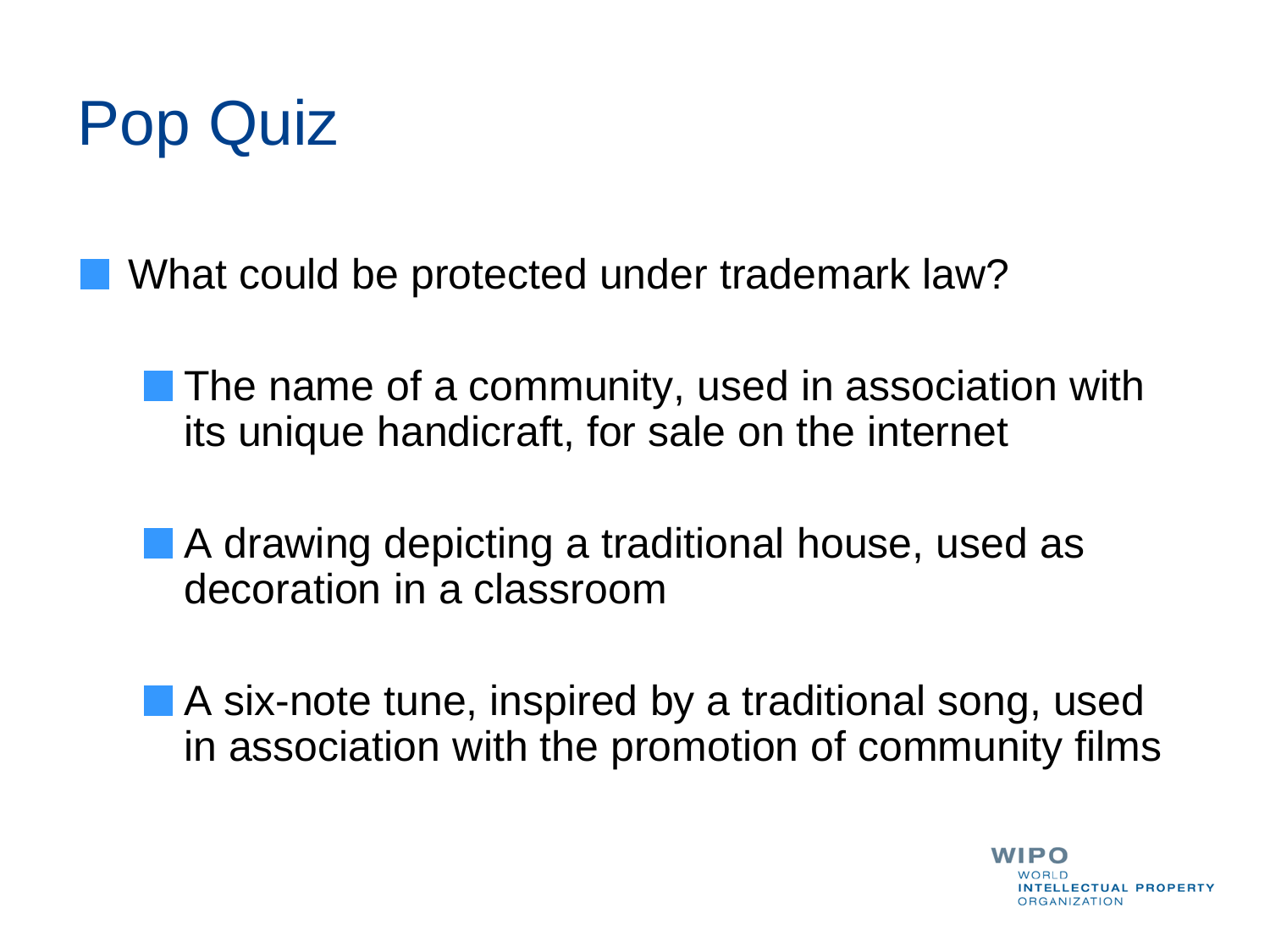## Aspects protected by current industrial designs law

outward appearance

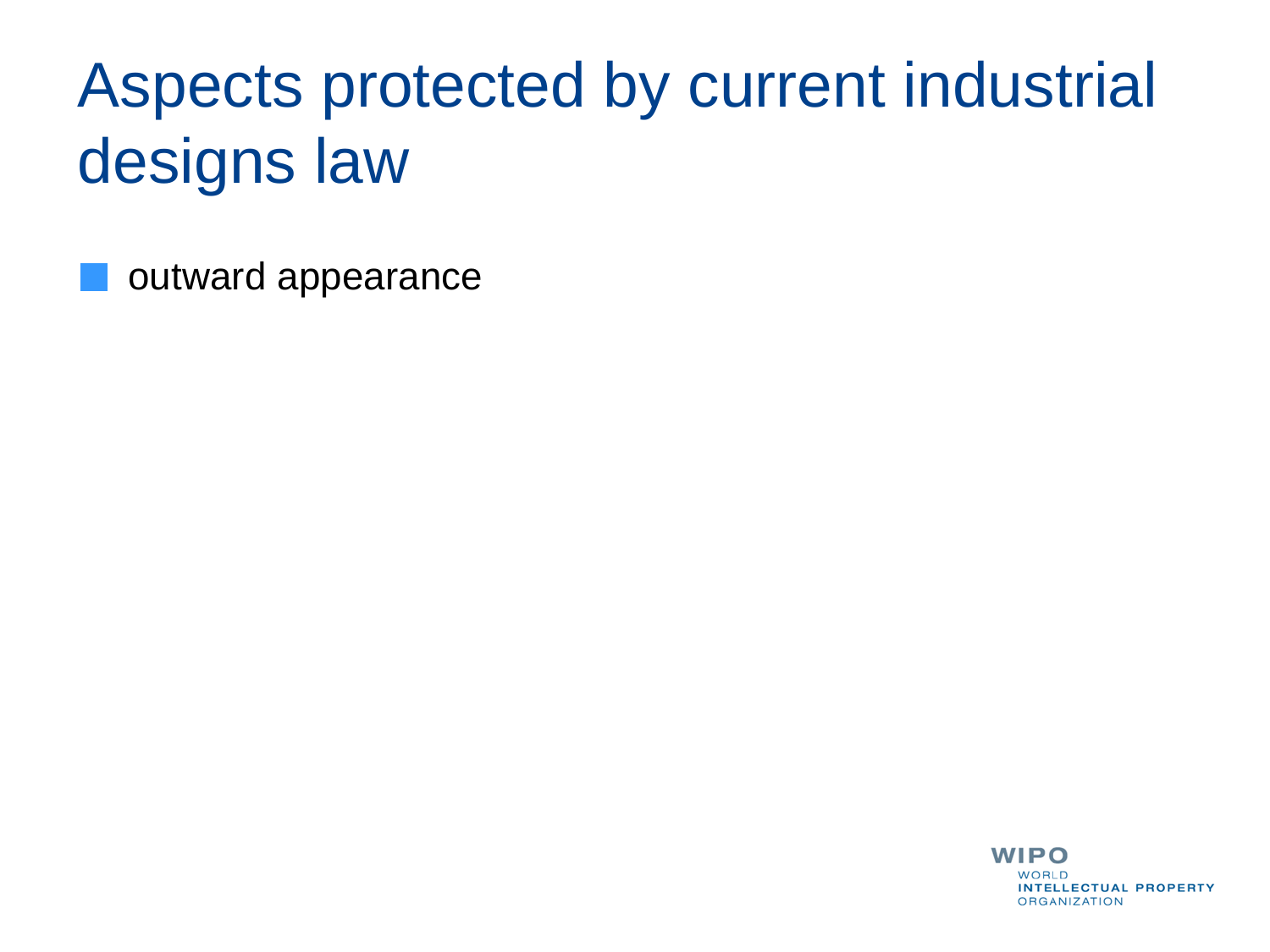#### Aspects protected by current geographical indications law

Craft products = specific manufacturing skills and traditions that derive from their place of production

*Olinala* lacquered wood

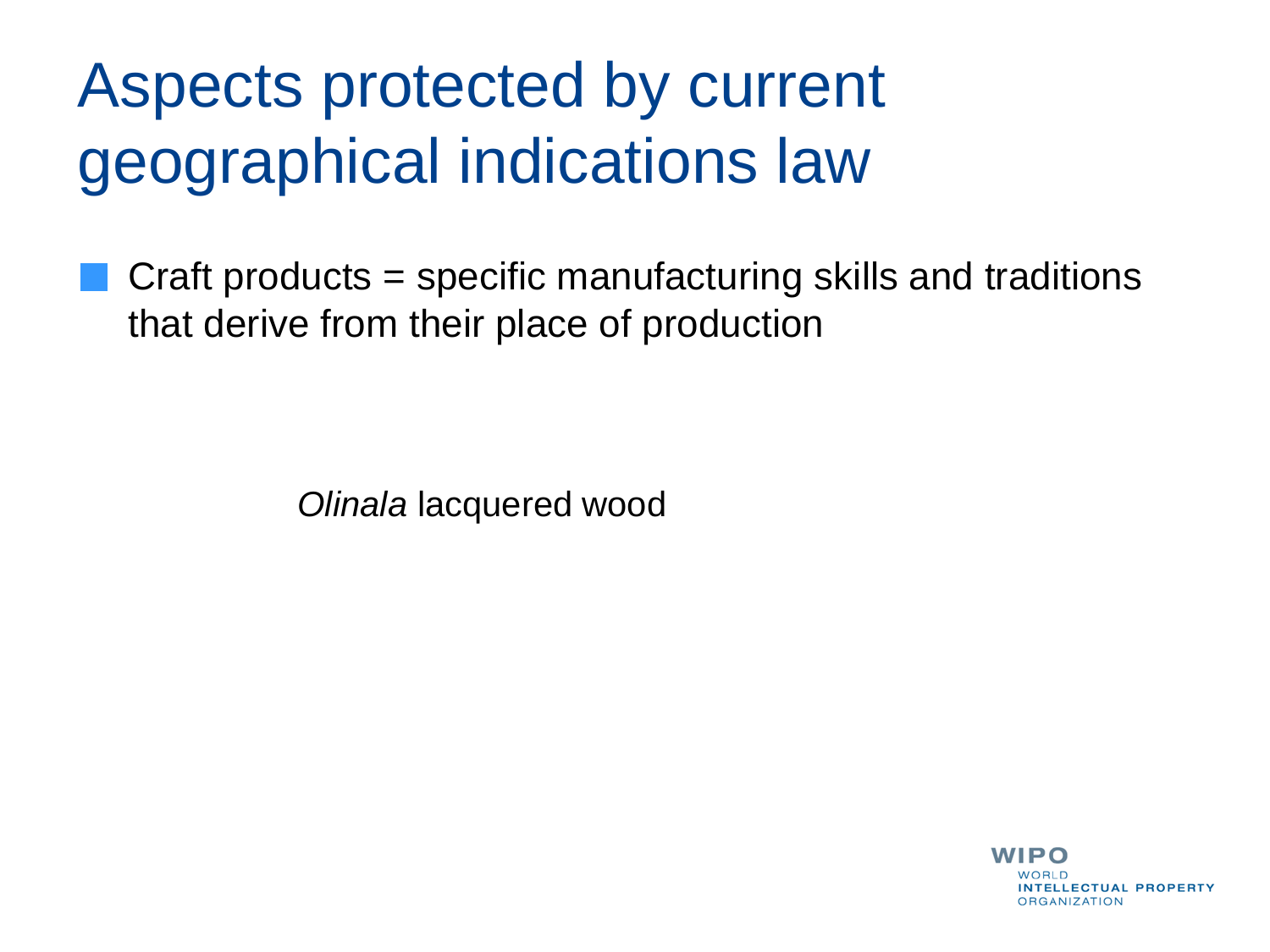#### Existing IP laws: pockets and gaps

**Conventional IP mechanisms can protect** contemporary, tradition-based creativity of current generations of communities

- But since they are "traditional", and due to inherent inadequacies of the system, TCEs *as such* cannot be fully protected by existing IP systems
- **Until recently, TCEs were considered as belonging to** the common heritage of humanity... in the "public domain"

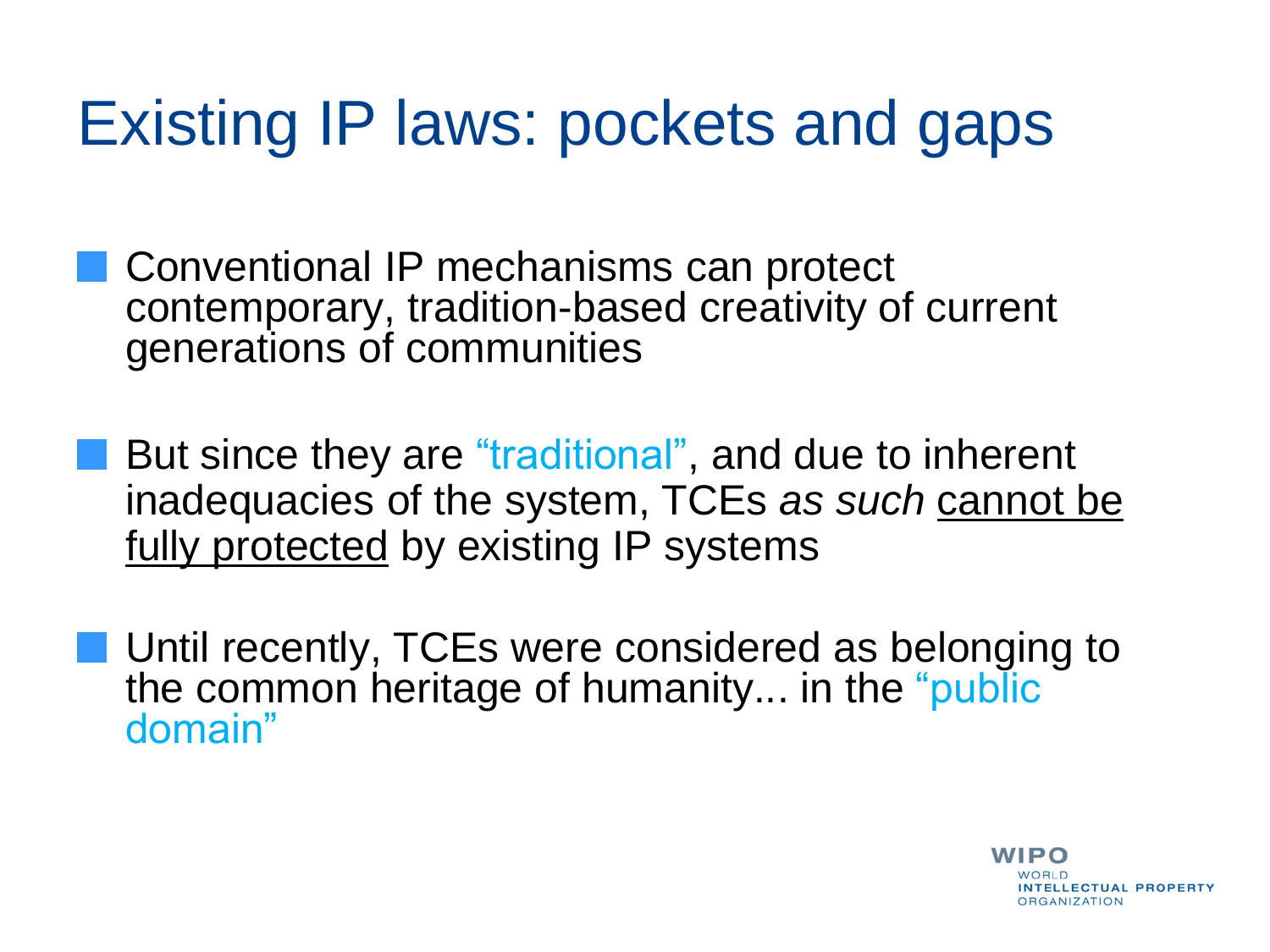#### TCEs and the public domain

What is in the public domain? IP protection term has expired material was never protectable …

Can be used by anyone for any purpose

TCEs as such are often considered as being in the **public domain** from a conventional IP perspective

However, many TCE custodians strongly criticize this characterization, arguing that their TCEs are protected by **indigenous and customary laws** and are not therefore in the public domain

> WIPO **NTELLECTUAL PROPERTY DRGANIZATION**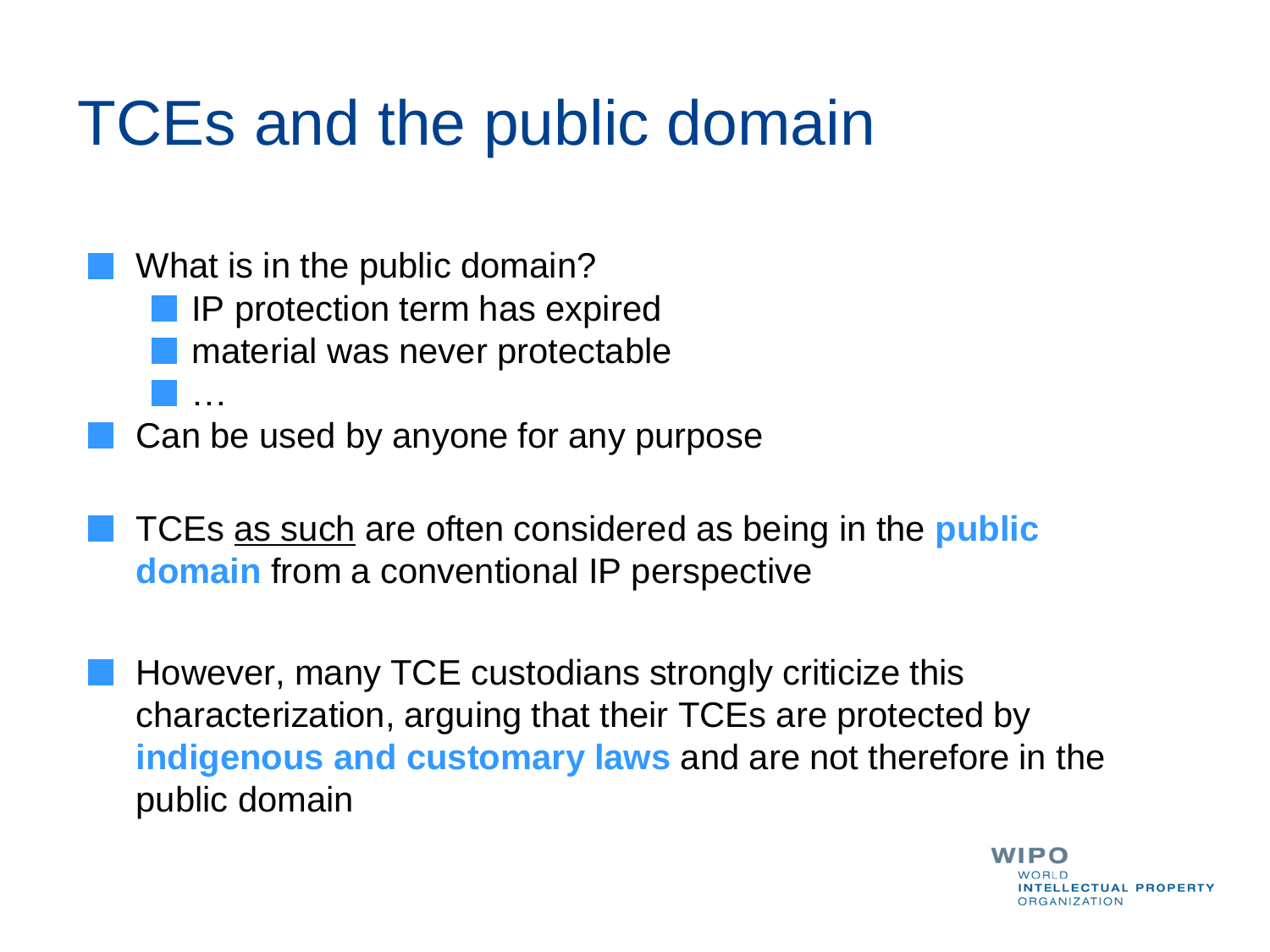#### Today, growing awareness of…

The risk of erosion of local cultures

The economic potential – for communities and industries

Their value as cultural "assets" – part of social and cultural identity

Vulnerability to misuse and misappropriation

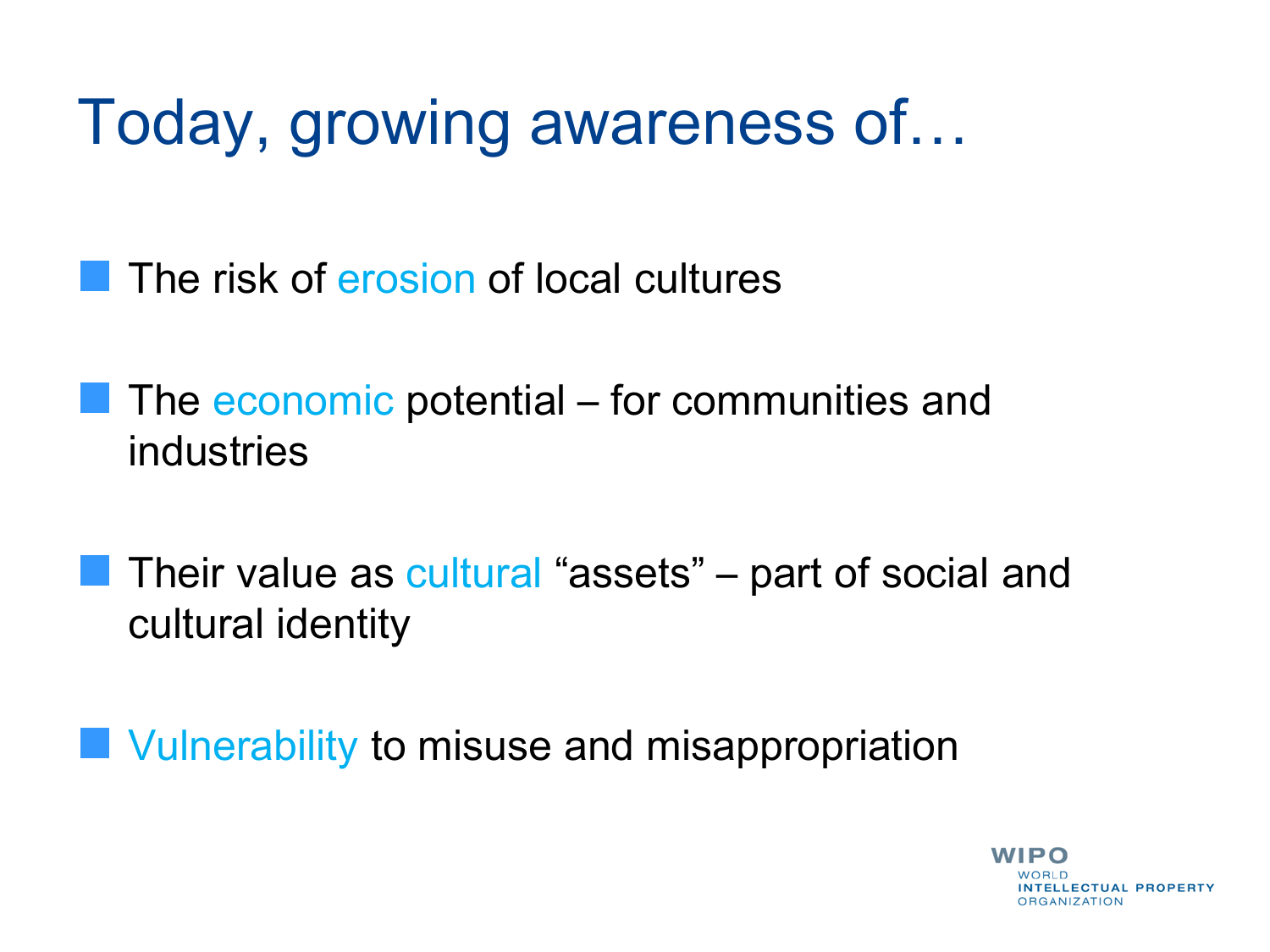

Which of these could be examples of misappropriation?

Use without prior informed consent and/or involvement

**Failure to acknowledge source** 

Unauthorized access to sacred and secret material

Derogatory use

Failure to share benefits

TCEs becoming subject to an IP right

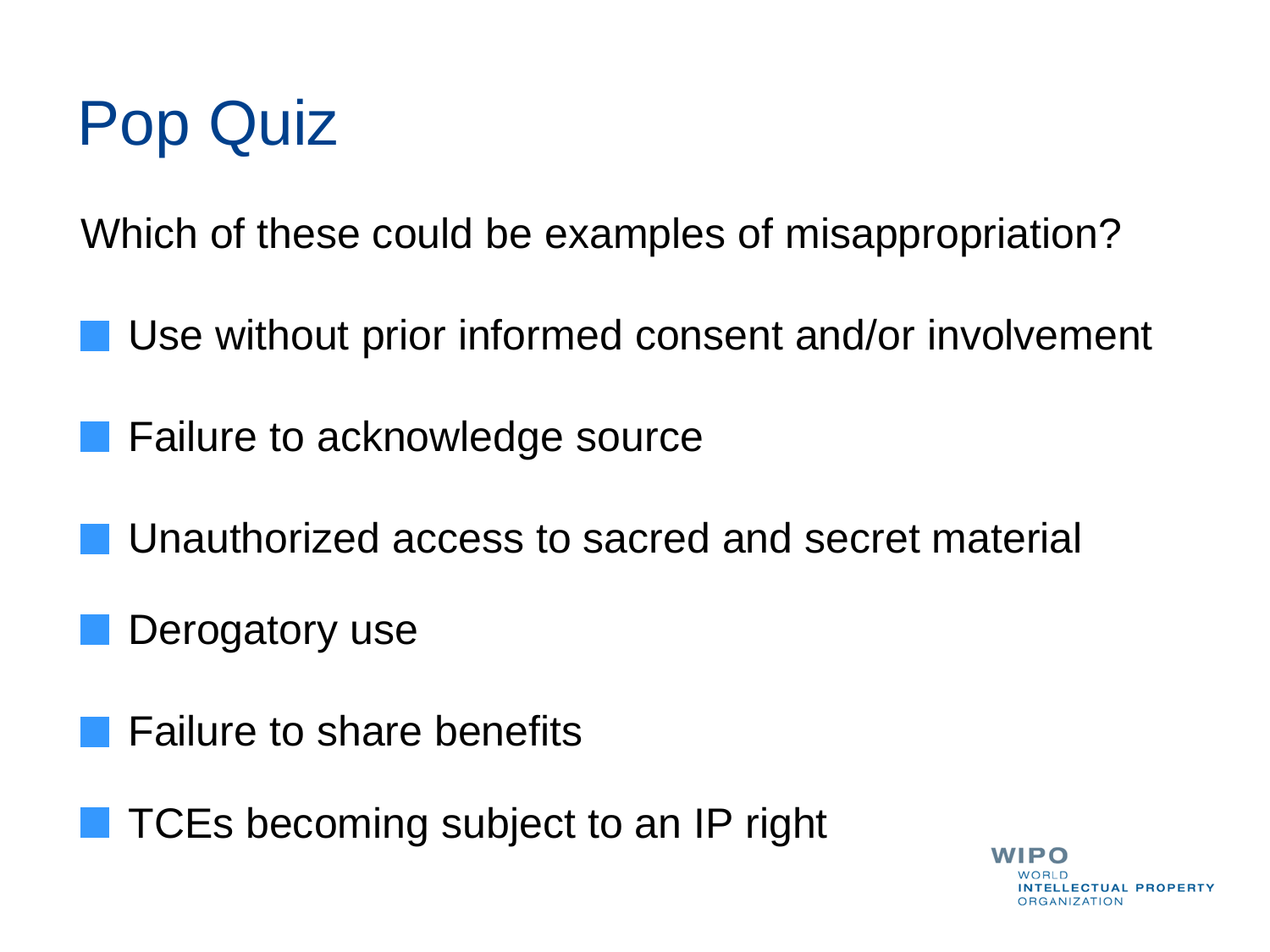Indigenous peoples, local communities and many States call for the greater **protection**, safeguarding, preservation and promotion of TCEs

#### Need for a new form of protection

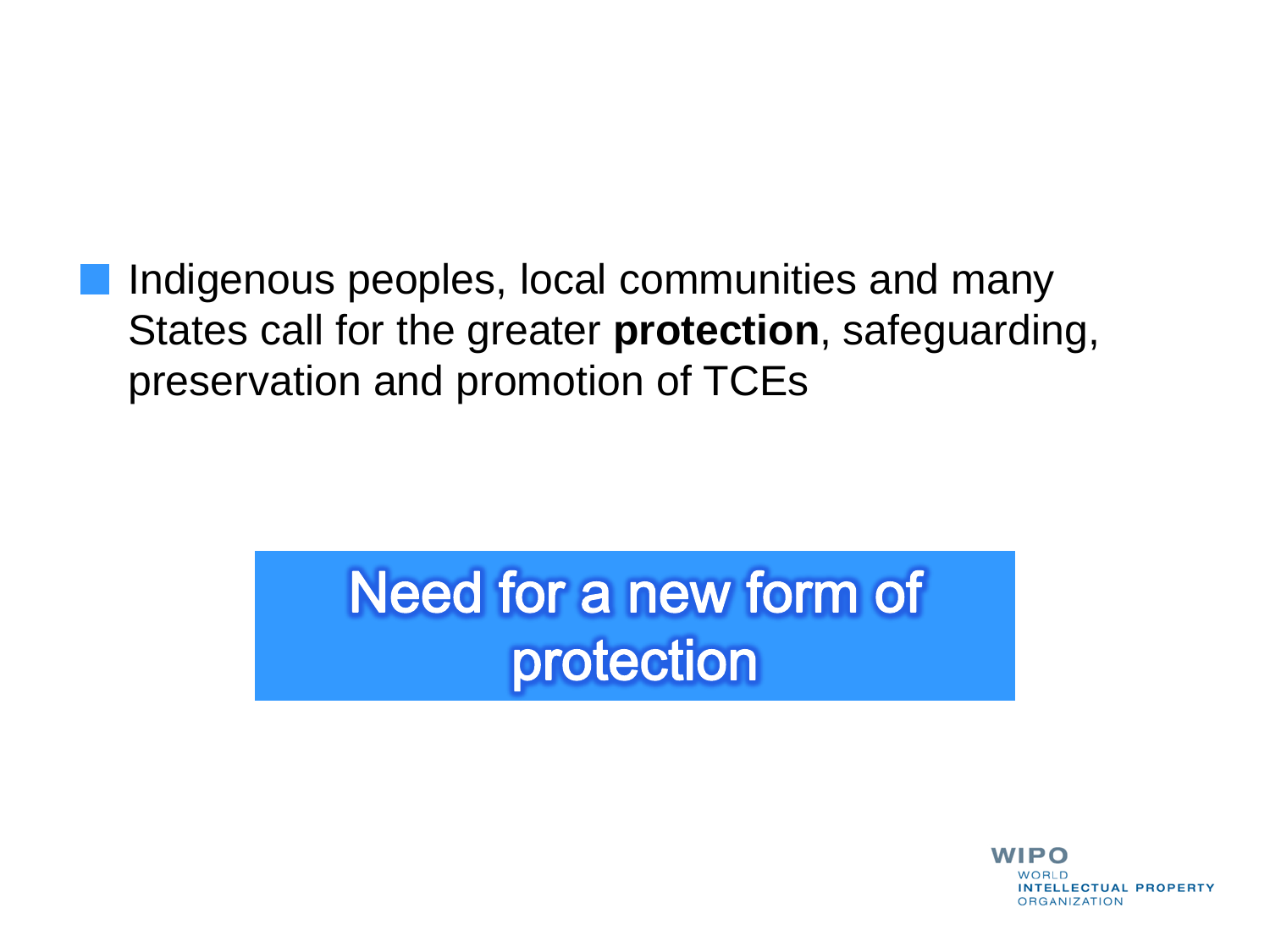#### What is protection?

Preservation

**Safeguarding** 













**IP** protection



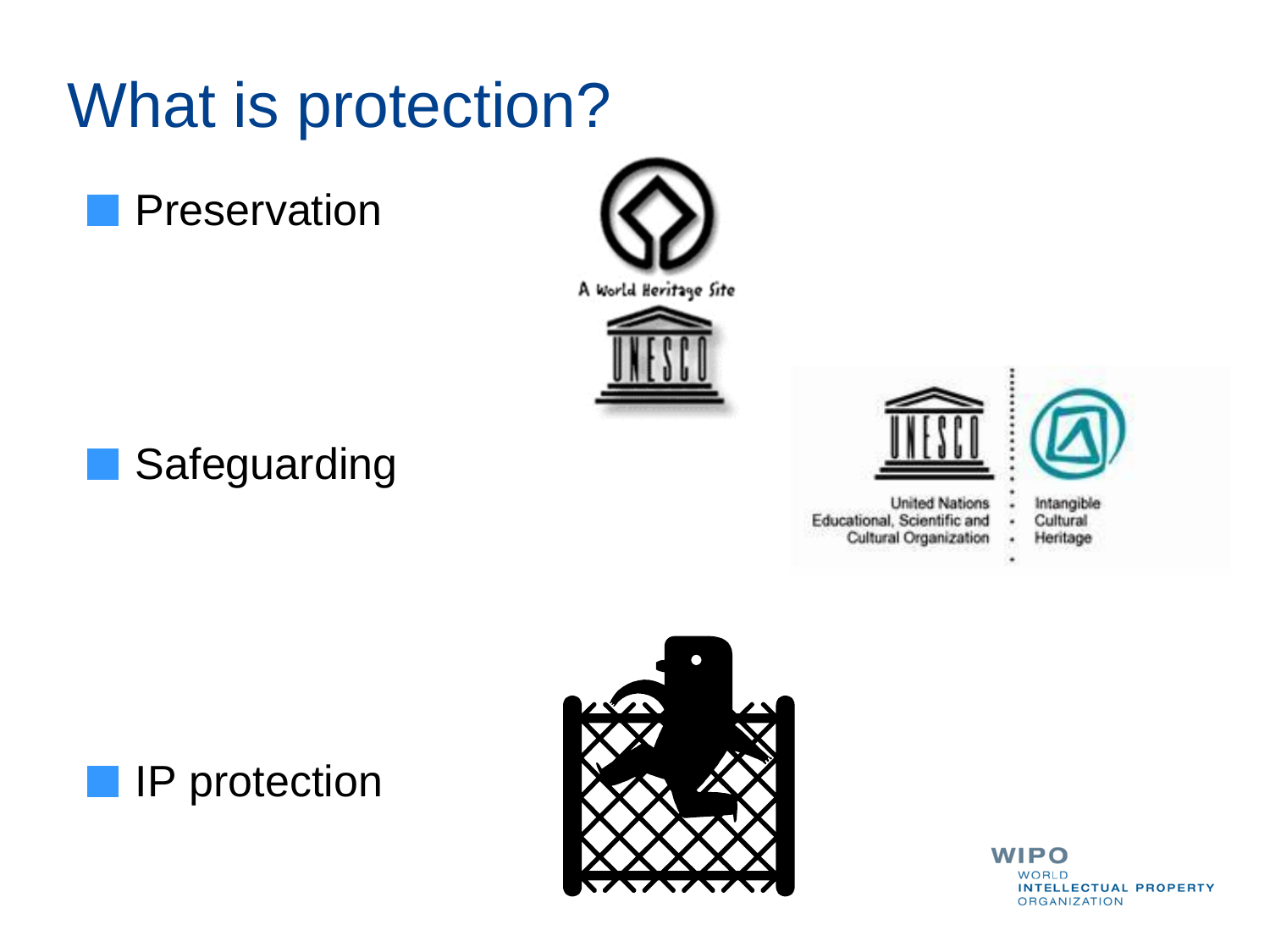#### What is intellectual property protection?

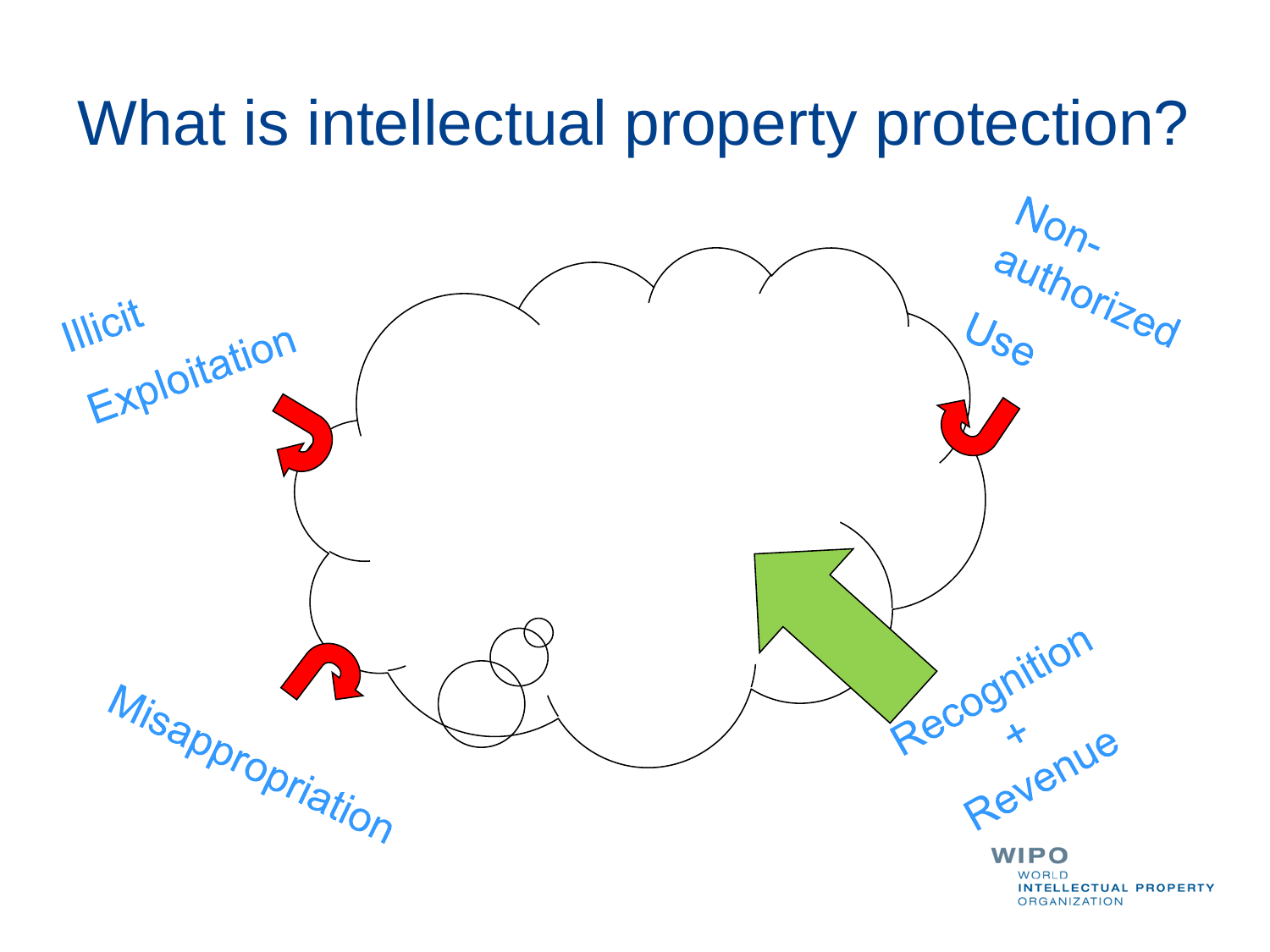#### Objectives of IP protection

**support economic development prevent unwanted use protection against IP**

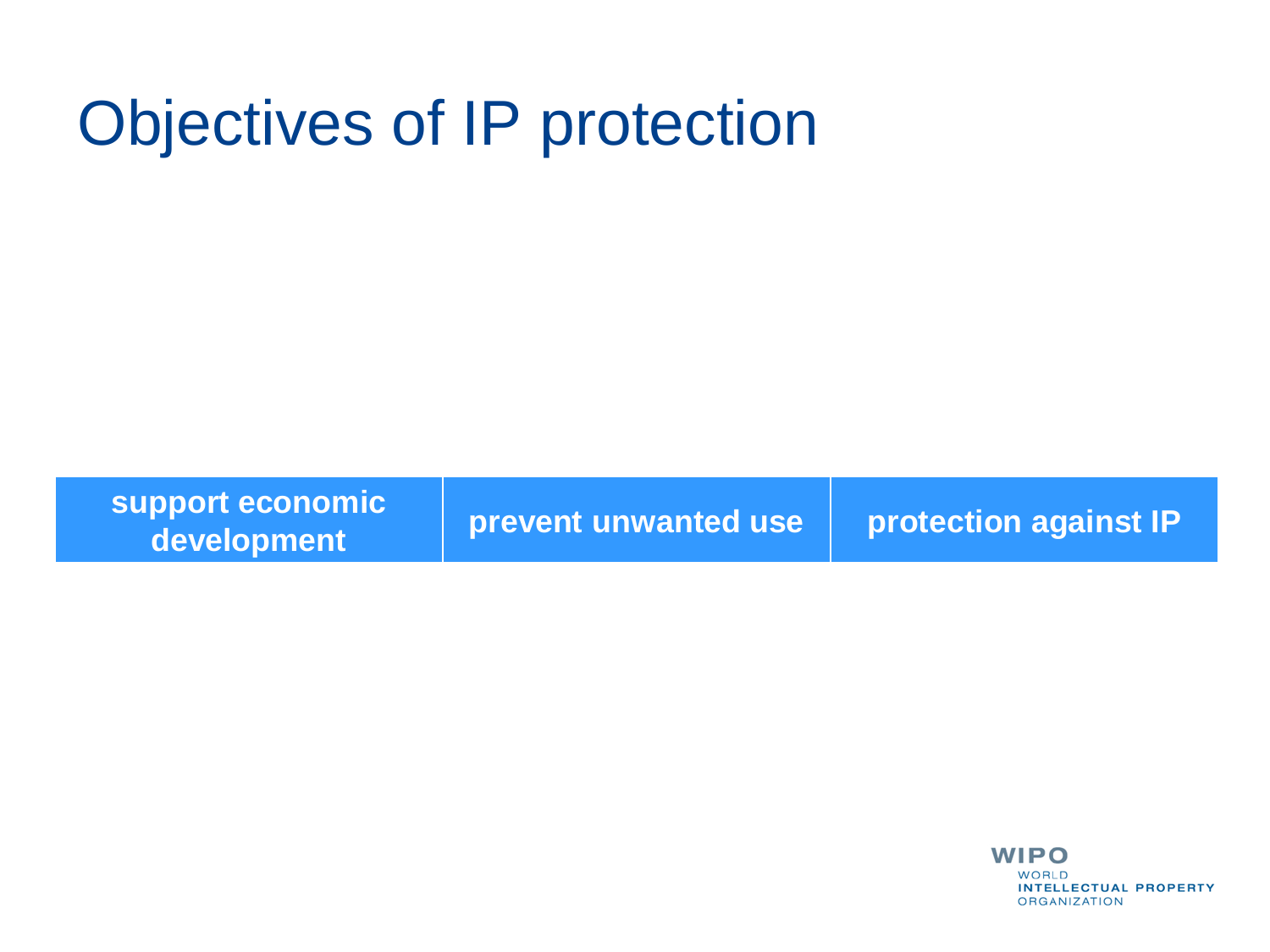#### What is IP protection?

- **Objective**: make sure that is not "wrongly" used
- TK and TCE holders can **control access and use** by third parties

#### IP ≠ **perfect control**

- limitations and exceptions
- limited term
- public domain
- **Balance**: competing interests of producers and users of **TCEs**

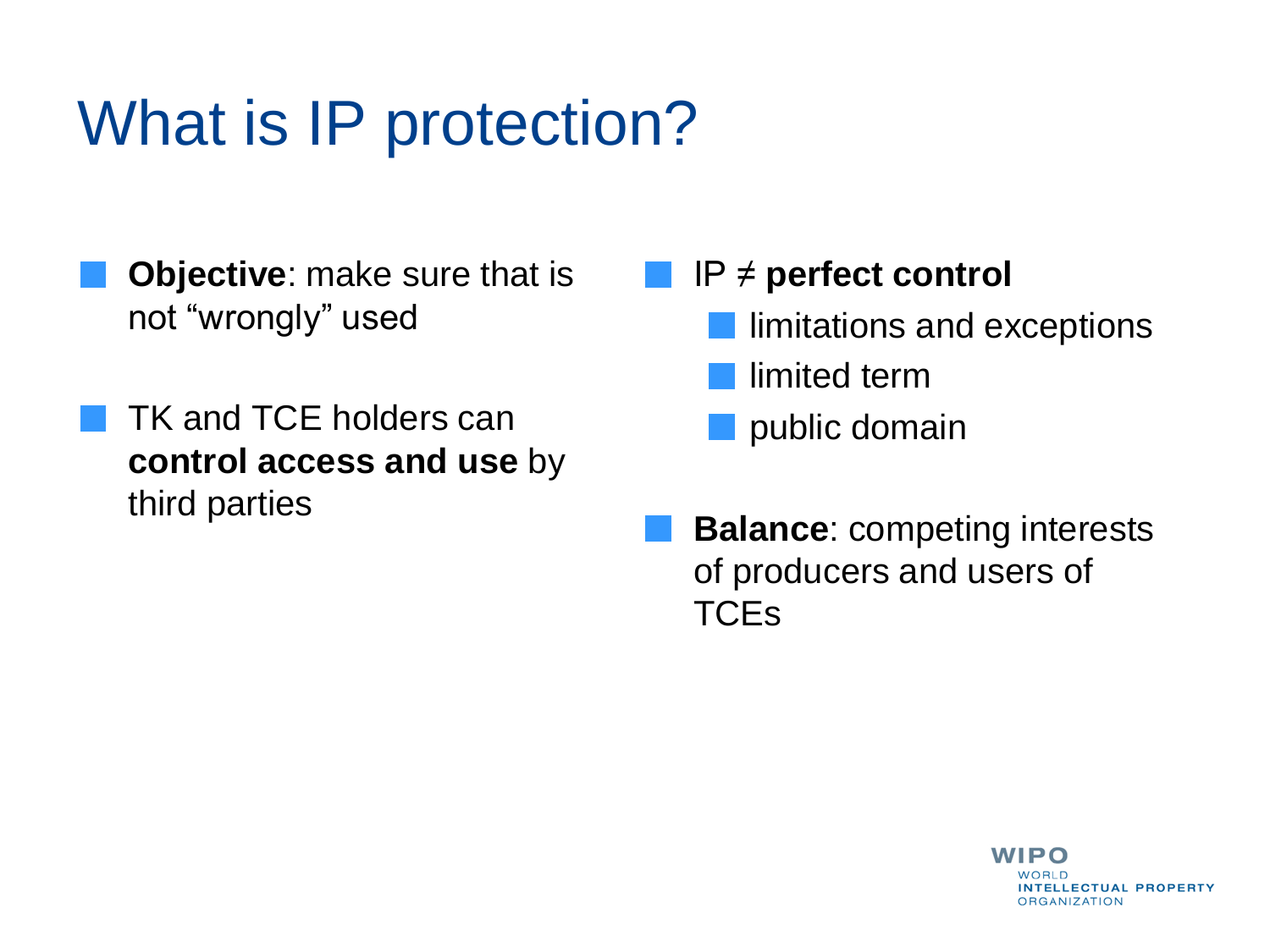#### *Sui generis* IP protection of TCEs

TK and TCEs would be recognized as a form of "intellectual property" – i.e., as comprising creations and innovations of the human mind

The protection of TK and TCEs would be provided by a special system or mechanisms based on the kinds of measures, principles and values that underlie the system established for the protection of intangibles (the intellectual property system)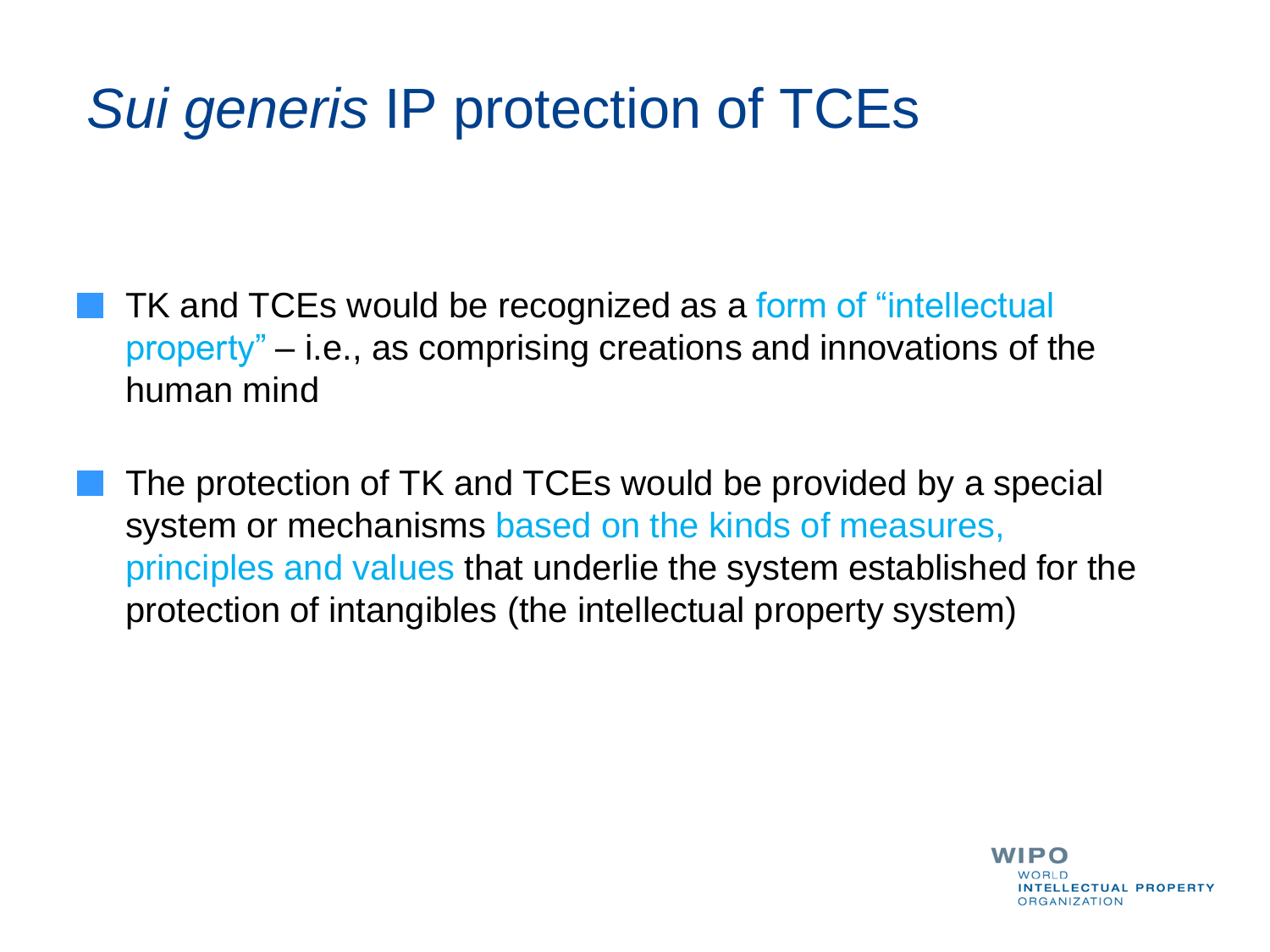#### Some key issues of a *sui generis* system

- **Why protect?** *Aims and objectives*
- **What to protect?** *Subject matter*
- **Who should benefit?** *Beneficiaries*
- **What acts should be forbidden?** *Scope*
- **Should there be exceptions and limitations?**
- For how long? *Duration*
- Should there be formalities?
- What sanctions or penalties apply?
- Should rights be retrospective?
- How should foreign right holders be treated?

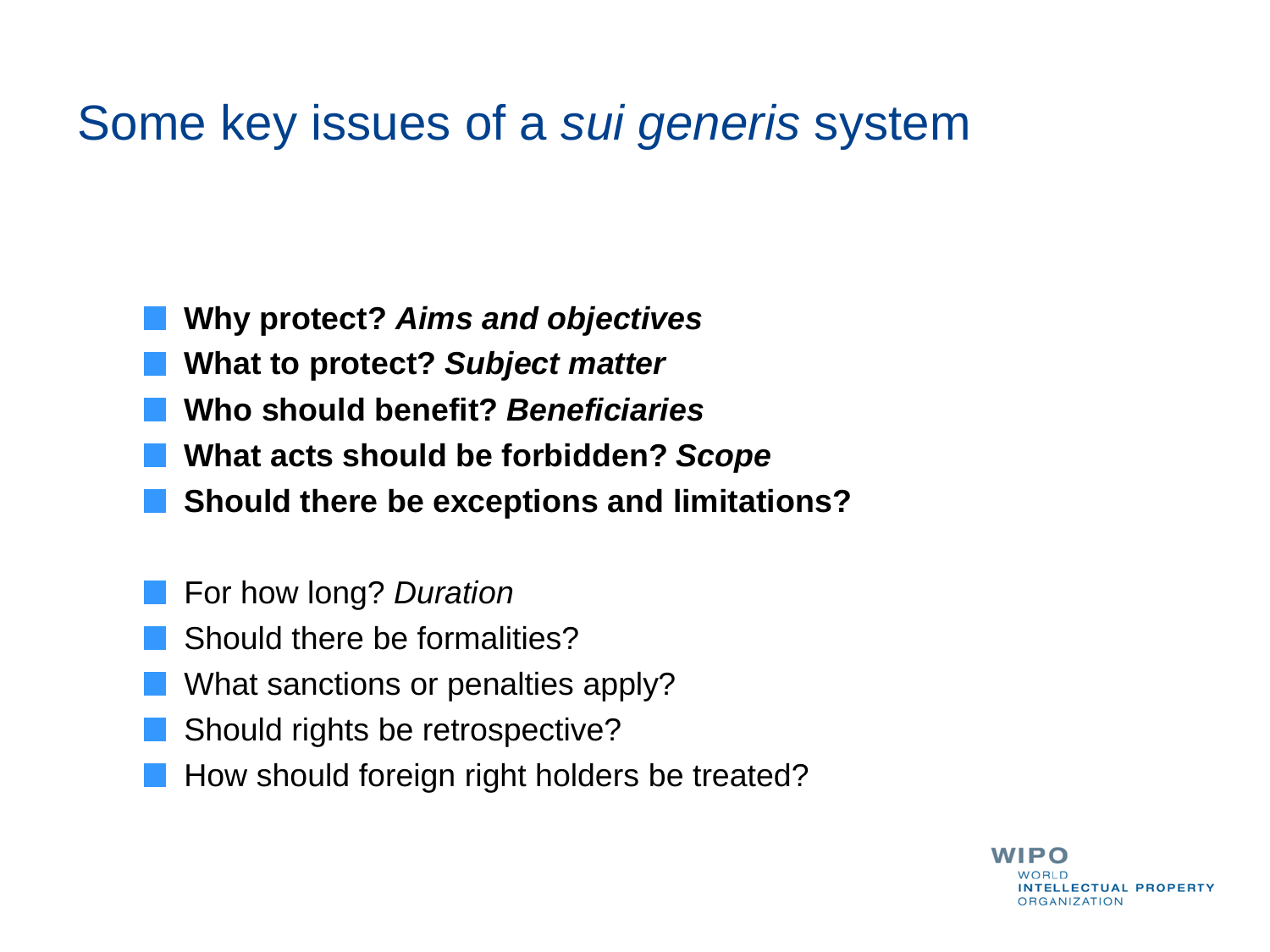

WIPO/GRTKF/IC/28/6 **ORIGINAL: ENGLISH DATE: JUNE 2, 2014** 

Е

Intergovernmental Committee on Intellectual Property and Genetic Resources, Traditional Knowledge and Folklore

**Twenty-Eighth Session** Geneva, July 7 to 9, 2014

THE PROTECTION OF TRADITIONAL CULTURAL EXPRESSIONS: **DRAFT ARTICLES** 

Document prepared by the Secretariat

**WIPO WORLD INTELLECTUAL PROPERTY ORGANIZATION**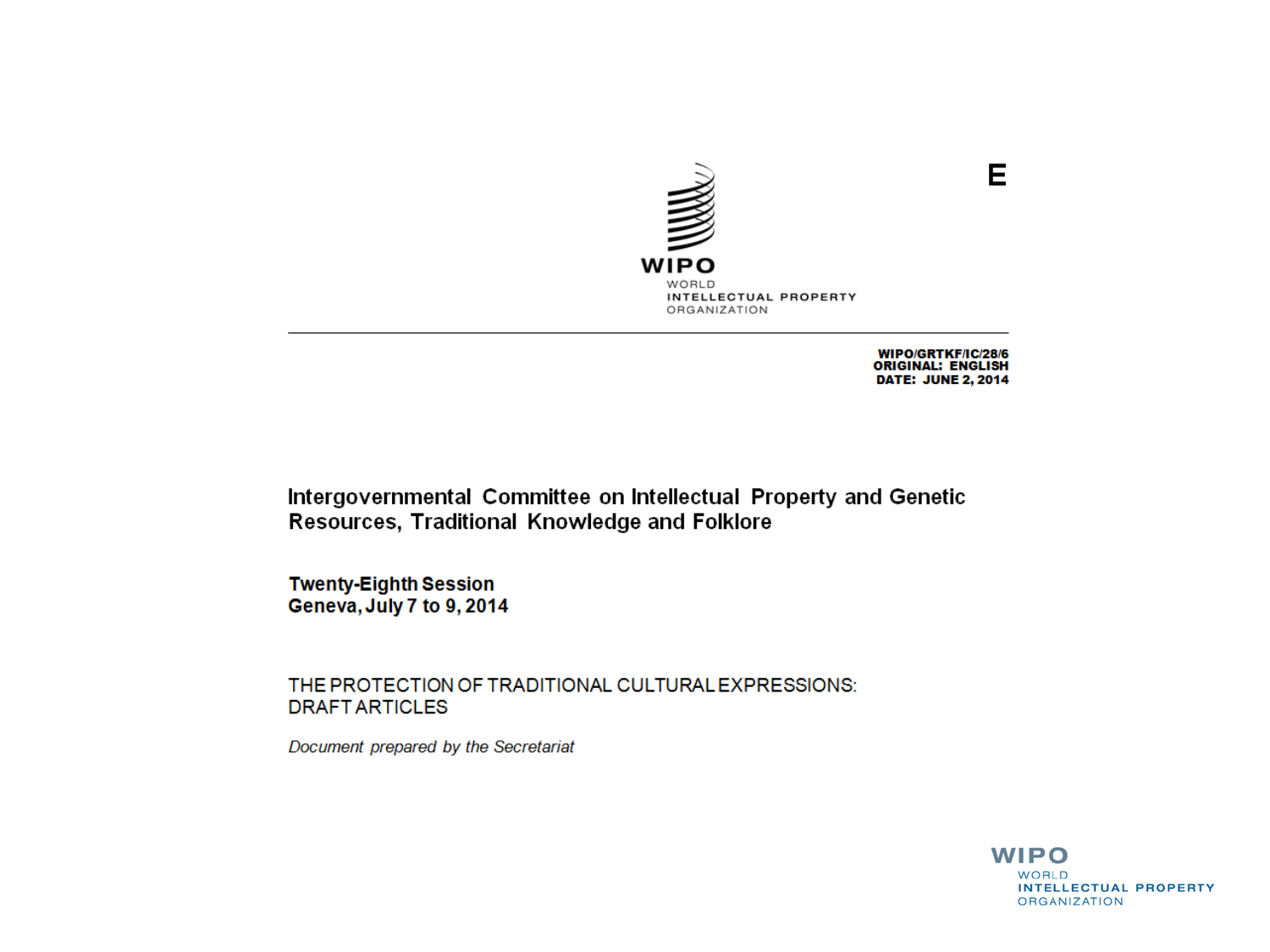#### The Protection of Traditional Cultural Expressions: Draft Articles

| <b>Document Code</b>    | WIPO/GRTKF/IC/28/6                                                                                                        |        |
|-------------------------|---------------------------------------------------------------------------------------------------------------------------|--------|
| <b>Meeting Code</b>     | WIPO/GRTKF/IC/28                                                                                                          |        |
| <b>Publication Date</b> | Jun 2, 2014                                                                                                               |        |
|                         |                                                                                                                           |        |
| English                 | The Protection of Traditional Cultural Expressions: Draft Articles<br>Document prepared by the Secretariat                |        |
|                         | Complete document<br><b>DOC</b>                                                                                           | 330 KB |
|                         | Complete document<br>PDF                                                                                                  | 305 KB |
| Français                | La protection des expressions culturelles traditionnelles : projets d'articles<br>Document établi par le Secrétariat      |        |
|                         | Complete document<br>DOČ                                                                                                  | 286 KB |
|                         | PDF<br>Complete document                                                                                                  | 289 KB |
| Español                 | La Protección de las Expresiones Culturales Tradicionales: Proyecto de Artículos<br>Documento preparado por la Secretaría |        |
|                         | Complete document<br>DOC                                                                                                  | 280 KB |
|                         | PDF<br>Complete document                                                                                                  | 360 KB |
| عربي                    | حماية أشكال التعيير الثقافي التقليدي: مشروع مواد<br><i>من إعداد الأمانة</i>                                               |        |
|                         | Complete document<br>poč                                                                                                  | 286 KB |
|                         | PDF<br>Complete document                                                                                                  | 442 KB |
| 中文                      | 保护传统文化表现形式:系款草案<br>秘书处编拟的文件                                                                                               |        |
|                         | Complete document<br>DOC                                                                                                  | 236 KB |
|                         | Complete document<br>PDF                                                                                                  | 352 KB |
| Русский                 | ОХРАНА ТРАДИЦИОННЫХ ВЫРАЖЕНИЙ КУЛЬТУРЫ: ПРОЕКТЫ СТАТЕЙ<br>Документ подготовлен Секретариатом                              |        |
|                         | Complete document<br>DOC                                                                                                  | 336 KB |
|                         | Complete document<br>PDF                                                                                                  | 322 KB |

WUNLU INTELLECTUAL PROPERTY **ORGANIZATION**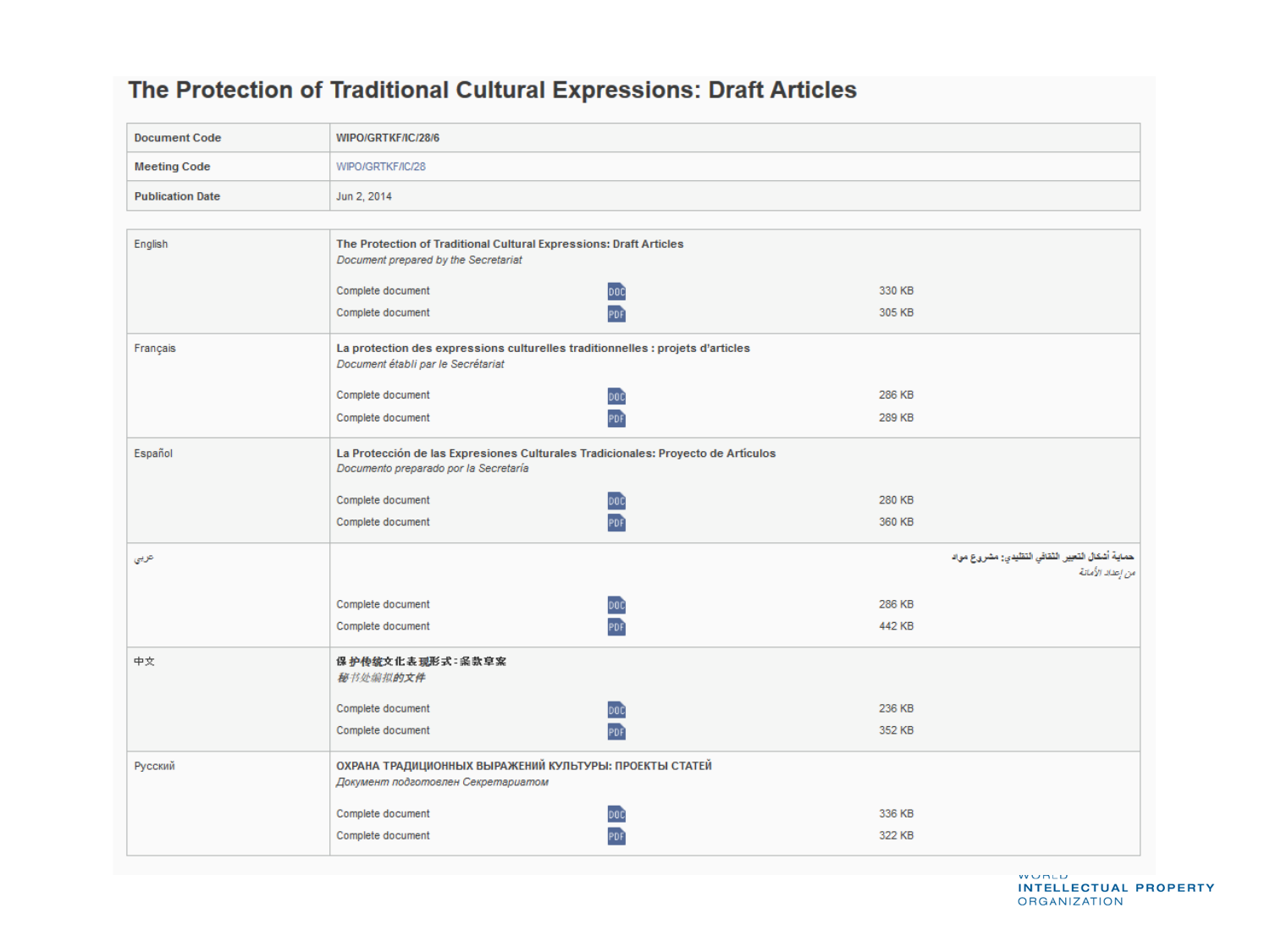#### [ARTICLE 1] [ELIGIBLE]/[ELIGIBILITY CRITERIA FOR] SUBJECT MATTER OF [PROTECTION]/[SAFEGUARDING]

The subject matter of [protection]/[this instrument] is traditional cultural expressions:

(a) that are [created]/[generated], expressed and maintained, in a collective context, by indigenous [peoples] and local communities [or nations] [whether they are widely spread or not]; [and]/[or]

(b) that are [the unique product of] [directly] [linked with]/[distinctively associated with] the cultural [and]/[or] social identity and cultural heritage of indigenous [peoples] and local communities [or nations]; [and]/[or]

(c) that are transmitted from generation to generation, whether consecutively or not; [and]/[or]

(d) [that have been used for a term as has been determined by each [Member State]/ [Contracting Party] [but not less than 50 years]]; [and]/[or]

(e) [that are the result of [creative intellectual activity]/[creative activity of the intellect]]; [and]/[or]

(f) which are/may be dynamic and evolving.]